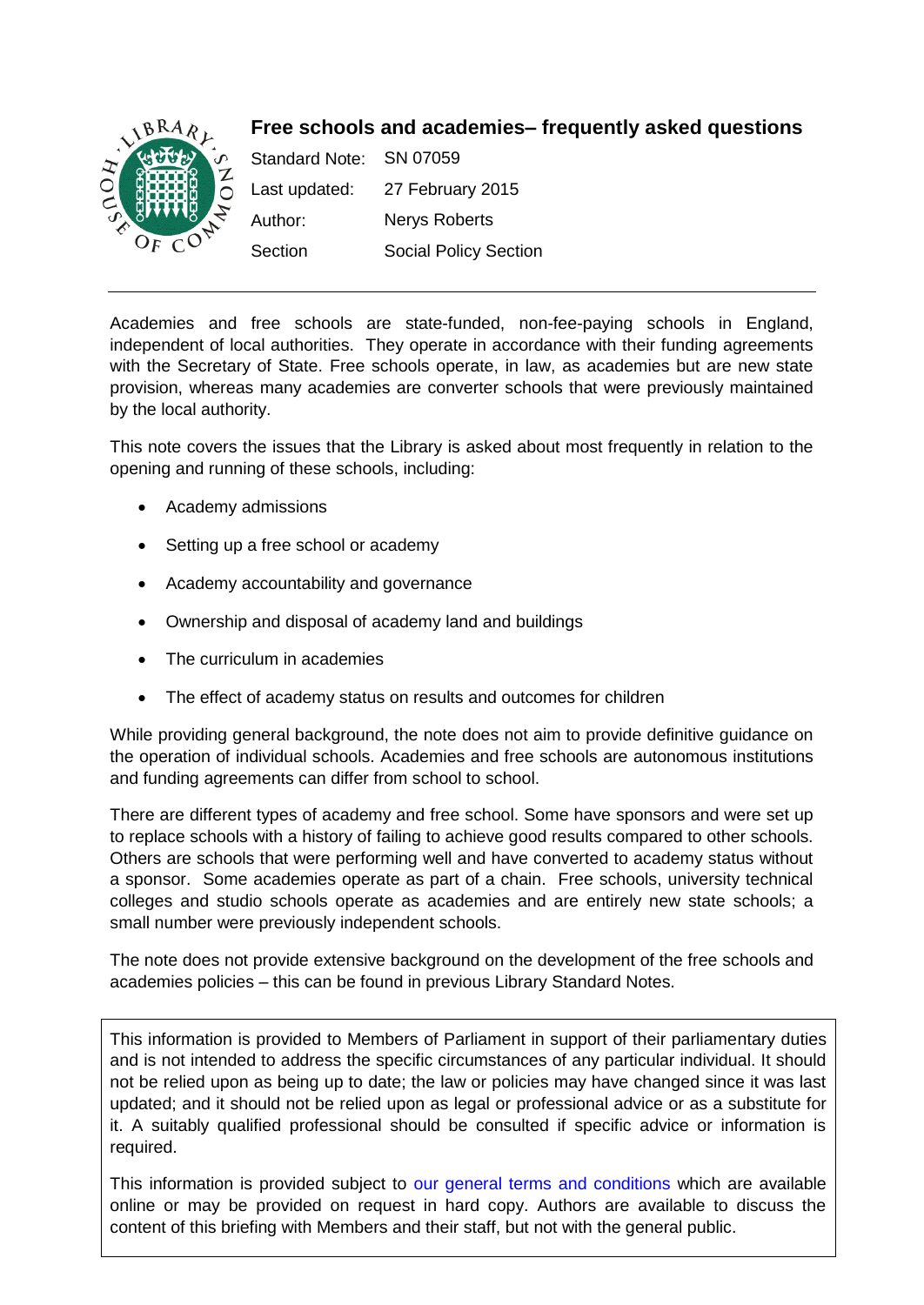# **Contents**

|        | Free schools and academies-frequently asked questions                                 | 1              |
|--------|---------------------------------------------------------------------------------------|----------------|
| 1.1    | Introduction                                                                          | 3              |
| 1.2    | Government policy on academies and free schools                                       | 3              |
|        | Extending academy status to all maintained schools that wish to convert               | 3              |
|        | How has the academy and free school sector grown?                                     | $\overline{4}$ |
| 1.3    | Does academy status lead to school improvement?                                       | 6              |
|        | Government position                                                                   | 6              |
|        | National Foundation for Educational Research report                                   | $\overline{7}$ |
|        | <b>Education Select Committee inquiry findings</b>                                    | $\overline{7}$ |
| 1.4    | How do schools covert to academy status?                                              | 8              |
| 1.5    | Can underperforming schools be required to convert to academy status?                 | 8              |
| 1.6    | How do groups apply to open a free school?                                            | 10             |
|        | What are the assessment criteria for free school applications?                        | 10             |
| 1.7    | What oversight is there of free schools and academies?                                | 11             |
|        | What financial oversight are academies and free schools subject to?                   | 14             |
| 1.8    | Sponsors and sponsorship                                                              | 17             |
| 1.9    | How are academies and free schools funded?                                            | 18             |
|        | 1.10 Land and buildings                                                               | 20             |
|        | Who owns academy free school land and buildings?                                      | 20             |
|        | Can academies and free schools sell off land?                                         | 22             |
|        | 1.11 What are academies' responsibilities in relation to children Special Educational |                |
| Needs? |                                                                                       | 22             |
|        | 1.12 How are admissions to academies managed?                                         | 22             |
|        | Free schools and academies with a religious character                                 | 24             |
|        | 1.13 What curriculum do free schools and academies follow?                            | 24             |
|        | Can academies teach creationism?                                                      | 24             |
|        | 1.14 Staffing                                                                         | 25             |
|        | 1.15 How can parents or others complain about an academy or free school?              | 26             |
|        | 1.16 How are academies governed?                                                      | 27             |
|        | Barring individuals from school management                                            | 28             |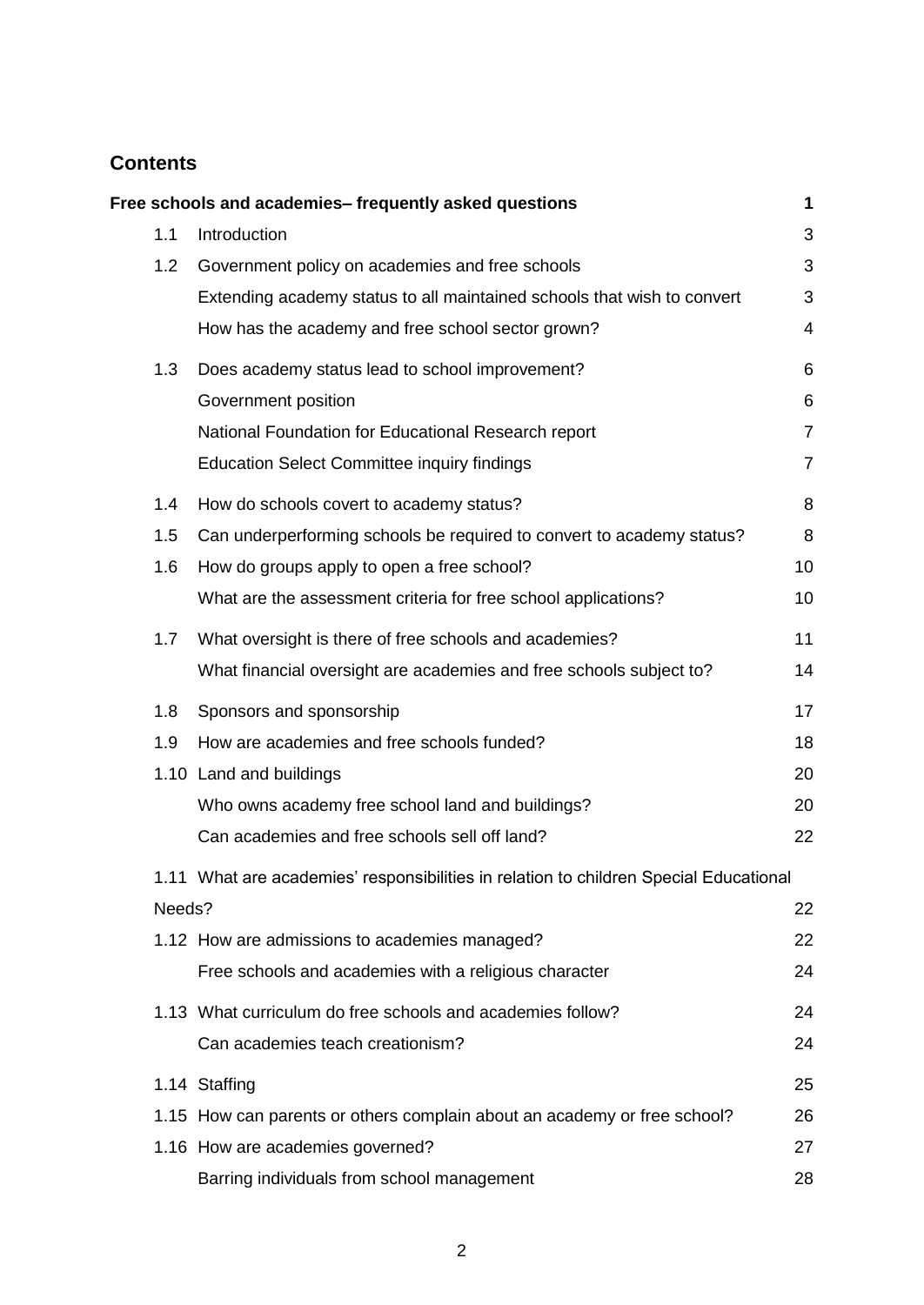# <span id="page-2-0"></span>**1.1 Introduction**

In England, academies and free schools are state-funded, non-fee paying schools that are independent of local authorities. They operate in accordance with a funding agreement between the individual academy trust and Secretary of State. In law, free schools operate as academies, and so the term 'academy' is used in this note to refer to both academies and free schools, unless otherwise stated.

The first academies were established in 2002 by the Labour government as part of its programme to increase diversity in school provision and improve educational standards. Generally, these academies were established to replace poorly-performing schools in deprived areas, and had sponsors. A Library Standard Note, [Academies under the Labour](http://www.parliament.uk/briefing-papers/SN05544)  [Government](http://www.parliament.uk/briefing-papers/SN05544) (published 20 January 2015) describes how the academies programme developed, and outlines the substantial reforms made by the current administration.

Immediately after the 2010 General Election, the Government announced its intention to allow all schools to seek academy status. The *Academies Act 2010,* as amended, allows the governing body of a school in England to apply to the Secretary of State to convert to academy status. It also provides for the establishment of 'additional schools' under academy arrangements – e.g. free schools – and requires that the likely impact of any such schools on other local providers should be considered when the Secretary of State is deciding whether to enter into a funding agreement. [Library](http://www.parliament.uk/briefing-papers/RP10-48) Research Paper 10/48 (14 July 2010), provides background on the 2010 Act.<sup>1</sup> The *Education Act 2011* amended the academies legislation. It allows the establishment of academies for the 16 to 19 age group and alternative provision<sup>2</sup> academies, and removes the requirement for academies to have a specialism. [Library](http://www.parliament.uk/briefing-papers/RP11-14)  [Research Paper 11/14](http://www.parliament.uk/briefing-papers/RP11-14) provides background on the 2011 Act.

The [Education Funding Agency](https://www.gov.uk/government/organisations/education-funding-agency) (EFA), which is an executive agency sponsored by the DfE, funds open academies, and monitors their finances and governance. [Ofsted](https://www.gov.uk/government/organisations/ofsted) (the Office for Standards in Education, Children's Services and Skills) is responsible for inspecting the quality of education in all state-funded schools, including academies and free schools. 3

Detailed information and guidance relating to academies and free schools is provided on the [Gov.uk Opening an academy or free school](https://www.gov.uk/schools-colleges-childrens-services/opening-academy-free-school) web page. Relevant information may also be found on the [Independent Academies Association website.](http://www.iaa.uk.net/)

### <span id="page-2-1"></span>**1.2 Government policy on academies and free schools**

### <span id="page-2-2"></span>*Extending academy status to all maintained schools that wish to convert*

Below is a short timeline of events in the development of academies and free schools policy under the Coalition Government:

 26 May 2010 – Michael Gove, then Secretary of State for Education outlines intention to open up the academies programme to all schools – including primary, secondary and special schools

<sup>&</sup>lt;sup>1</sup> This is a historical note and is no longer kept up to date.

<sup>&</sup>lt;sup>2</sup> Alternative provision is for pupils who, because of exclusion, illness or other reasons, would not otherwise receive suitable education.

<sup>&</sup>lt;sup>3</sup> Ofsted also inspects 'non-association' independent schools in England, as well as a wide range of other providers.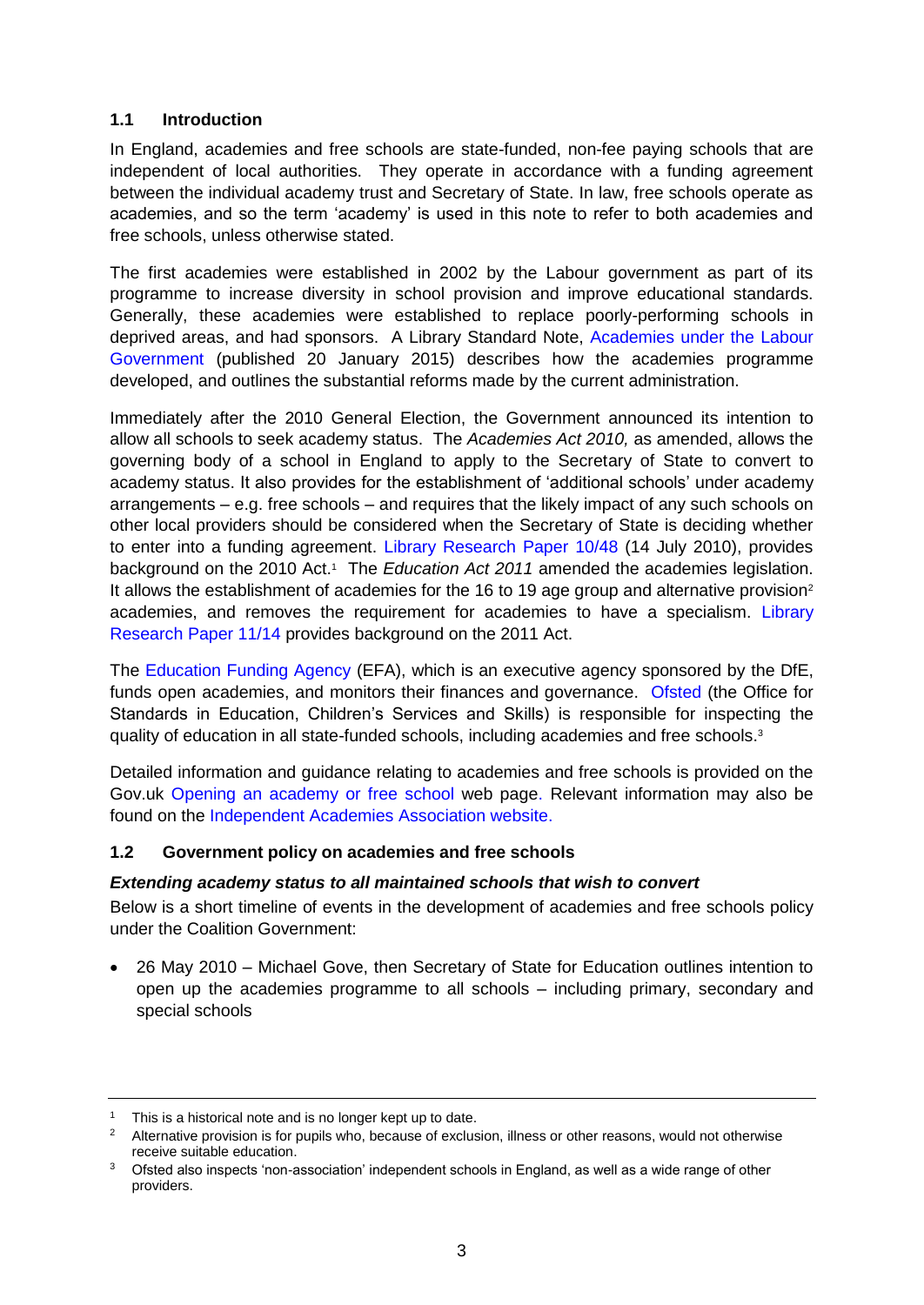- 6 September 2010 sixteen new free schools the first 'wave' of such schools were given approval to move to the next stage. These schools would open from September 2011
- 17 November 2010 Government announces academy conversion programme will be expanded to include good schools with outstanding features, and groups of schools providing that at least one is outstanding or good with outstanding features
- 24 November 2010 The schools white paper, [The Importance of Teaching,](http://publications.education.gov.uk/eOrderingDownload/CM-7980.pdf) was published. This restated the Government's intention to rapidly expand the academies programme, and use 'academisation' as a way of securing school improvement – e.g., by requiring the lowest-performing schools to be partnered with sponsors and converted
- January 2011 special schools can now apply to become academies
- September 2011 first free schools open
- 15 November 2011 *Education Act 2011* gains Royal Assent, amending the academies legislation. It allowed the establishment of academies for the 16 to 19 age group and alternative provision academies, and removed the requirement for academies to have a subject specialism.

The *Academies Act 2010* allows the governing body of each maintained school in England to apply to convert the school to an academy provided it has passed a resolution to do so.

The Secretary of State can make an academy order to convert a school to an academy in two circumstances: where a school has made an application or where a school is 'eligible for intervention' within the meaning of Part 4 of the *Education and Inspection 2006* Act.

Each application to convert is considered on its merits, with the decision being informed by various factors which are set out in DfE [guidance](https://www.gov.uk/become-an-academy-information-for-schools) on becoming an academy. Academies must operate within the terms of their funding agreement with the Secretary of State.

# <span id="page-3-0"></span>*How has the academy and free school sector grown?*

About 200 academies opened under the Labour government and it had a target of 400 in the longer term. At 13 February 2015, there were 4,461 open academies in England. The Gov.uk web page, [Open academies and academy projects in development](https://www.gov.uk/government/publications/open-academies-and-academy-projects-in-development) provides information on their location and basic characteristics and is updated monthly. Another Gov.uk [web page,](https://www.gov.uk/government/publications/free-schools-open-schools-and-successful-applications) also updated monthly, provides information on free schools open or planned to open. At 12 January 2015, there were 255 open free schools in England.

The National Audit Office recently estimated that 2.4 million school children in England were educated in academies or free schools, compared to 4.5 million in maintained schools.<sup>4</sup>

There are different types of free schools and academies, including:

- Mainstream academies and free schools
- Alternative provision academies and free schools teach children who are not able to attend school and might otherwise not receive a suitable education

<sup>4</sup> NAO, *[Academies and maintained schools. Oversight and intervention.](http://www.nao.org.uk/wp-content/uploads/2014/10/Academies-and-maintained-schools-Oversight-and-intervention.pdf)* 30 October 2014, Pp. 16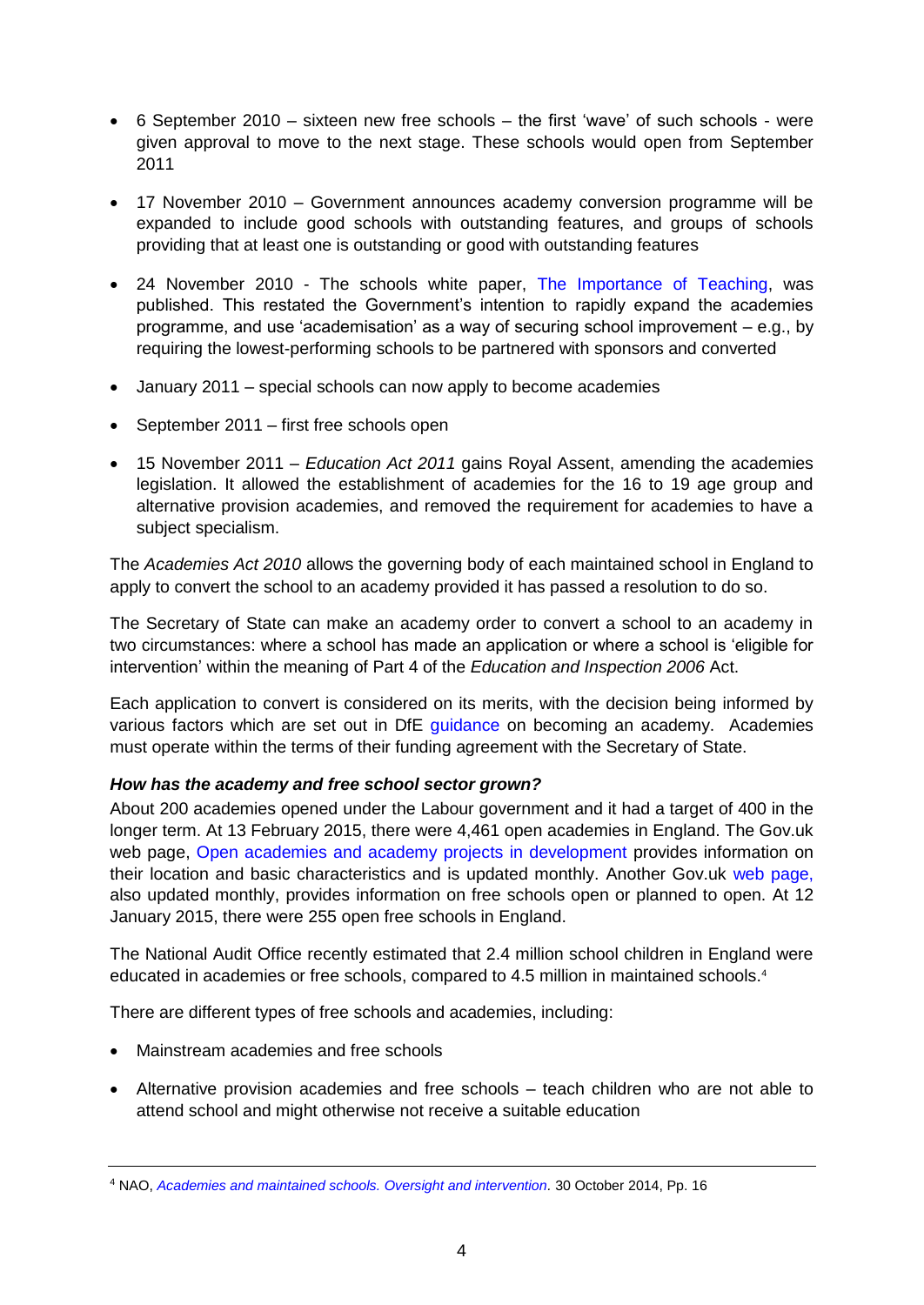- Studio Schools free schools for 14-19 year-olds with year-round opening and an extended school day. Teaching is through enterprise education and work placements
- University Technical Colleges free schools for 14-18 year olds. These focus on one or two technical specialisms in shortage subjects such as engineering and the built environment. UTCs are run in partnership with local employers and one or more higher education institutions
- Special free schools and academies for pupils with significant Special Educational Needs or Disabilities (SEND).
- State boarding academies these are secondary schools which are free to attend but which may charge fees to cover the cost of boarding
- 16-19 free schools and academies cater for sixth-form age pupils

The DfE's [Academies Annual Report 2012-13,](https://www.gov.uk/government/publications/academies-annual-report-academic-year-2012-to-2013) published 9 July 2014, provides data on the number, location, type and performance of academies.<sup>5</sup> It shows the number of academies that opened by month during the 2011-12 and 2012-13 academic years, broken down by type (sponsored or convertor). There is also a breakdown of the number of academies by type (i.e. primary, secondary, all-through and special) and by age range.

Academies are located across all regions of England – the report contains maps to show the proportion of primary and secondary schools operating as academies in different regions. There are significant regional discrepancies in the proportion of schools operating as academies.

There has been debate about whether free schools are opening in the places with the greatest need for additional school places. The DfE says that free schools:

[A]re predominantly located in areas with shortages of places, with almost threequarters of open free schools being in areas with a projected need for additional school places. Almost half of free schools are in the 30% most deprived communities of the country.<sup>6</sup>

In a [report](http://www.nao.org.uk/wp-content/uploads/2013/12/10314-001-Free-Schools-Book.pdf) on the establishment of the free schools programme published in December 2013, the National Audit Office made the following observation:

Most primary Free Schools are in areas that need extra school places, but application levels from areas of high or severe need have been mixed. Addressing forecast local need is not a formal objective of the demand-led Programme, but is one of the Department's wider priorities for capital spending. Around 70 per cent of estimated primary and secondary places from open or approved Free Schools are in districts forecasting some need for places. Free Schools already open are expected to provide an estimated 27,000 primary places in districts forecasting high or severe need (87 per cent of all primary places in Free Schools) but only 19 per cent of secondary places in Free Schools are in such areas. The estimated total capital costs for Schools opened in districts with no forecast need for extra school places are at least £241 million out of a projected total of £950 million for mainstream Schools. The Department has received

<sup>5</sup> DfE, *[Academies annual report. Academic year 2012-2013,](https://www.gov.uk/government/uploads/system/uploads/attachment_data/file/328436/Academies_Annual_Report_2012-13.pdf)* May 2014.

<sup>6</sup> DfE press release, *Schools figures [reveal impact of government's plan for education,](https://www.gov.uk/government/news/schools-figures-reveal-impact-of-governments-plan-for-education)* 22 October 2014.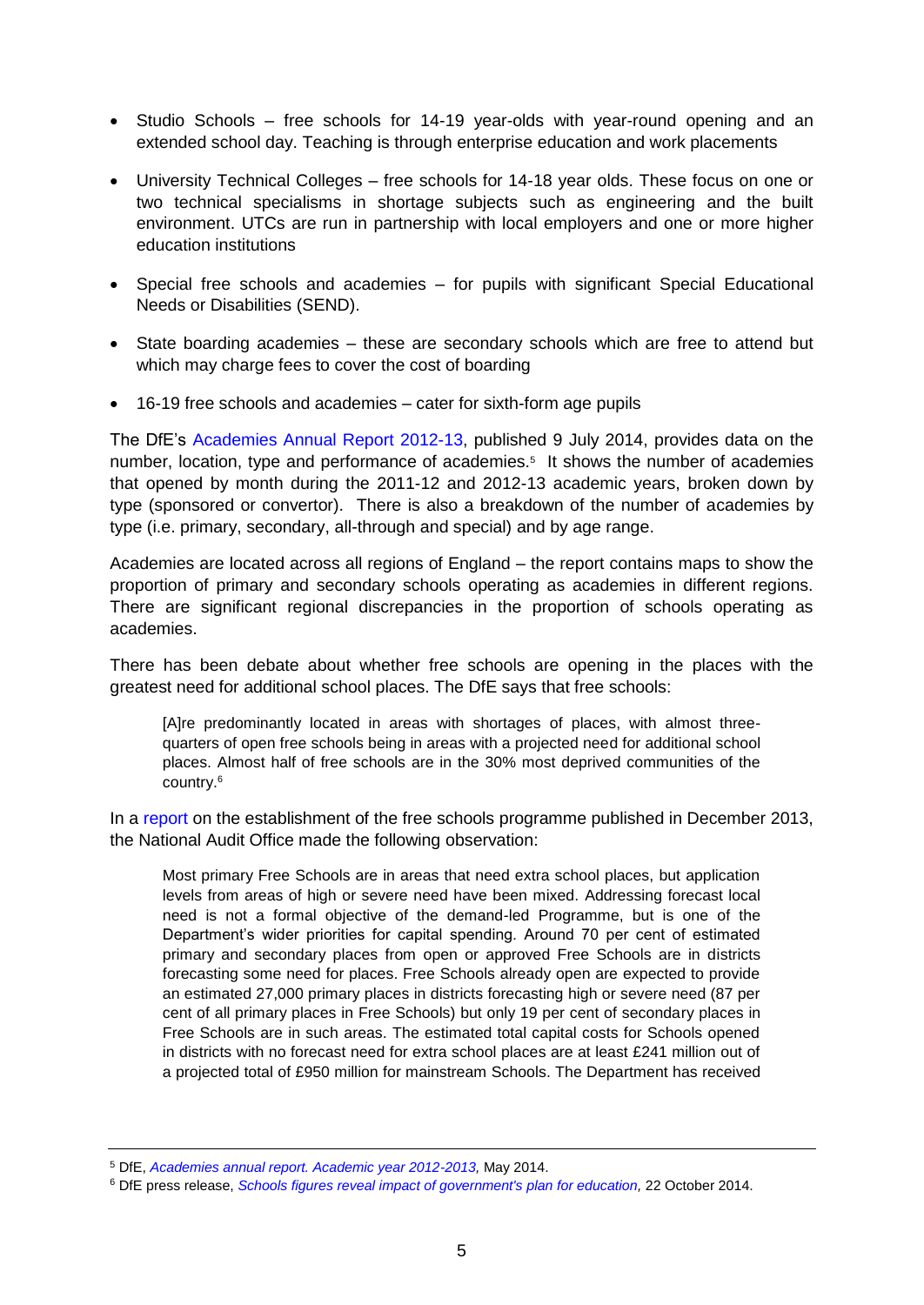no applications to open primary Free Schools in half of all districts with high or severe forecast need […] <sup>7</sup>

In evidence to the Education Select Committee on 22 October 2014, Education Secretary Nicky Morgan further stated that if free schools in the pipeline were included, then 90 per cent of all free schools would be in areas of basic need.<sup>8</sup>

The Labour Party pre-manifesto document, [Changing Britain Together](http://www.yourbritain.org.uk/agenda-2015/policy-review/policy-review) (8 December 2014) said it would end the free schools programme and "and instead prioritise new schools in areas where there are shortages of school places."<sup>9</sup>

### <span id="page-5-0"></span>**1.3 Does academy status lead to school improvement?**

The information below is not intended as a comprehensive analysis of academies' performance. Two library statistical notes, [Sponsored Academies –](http://www.parliament.uk/business/publications/research/briefing-papers/SN04719/sponsored-academies-statistics) Statistics (SN 04719) and [Converter Academies: Statistics](http://www.parliament.uk/briefing-papers/SN06233/converter-academies-statistics) (SN 06233) give more detailed background information and look at performance data.

### <span id="page-5-1"></span>*Government position*

The Government says that academies are performing well and that they "drive up standards for the majority".<sup>10</sup> The DfE offered evidence for this in recent written evidence to the Education Committee:

24. The first sponsored academies were very successful in tackling failure. Analysis published by the department last year shows that, between 2005/06 and 2009/10, the proportion of pupils achieving five good GCSEs including English and maths in sponsored academies improved by just over 21%. Nearly double the rate of improvement seen nationally over the same period.

25. In 2013, in secondary sponsored academies, the percentage of pupils achieving five or more good GCSEs rose by 1.8%. As academies mature, they continue to improve. Sponsored academies that have been open for three years have improved by 12% since opening (to 48.2%), compared to a 5% increase in maintained schools over the same period. In primary sponsored academies results improved by three this year.

### […]

27.It is not just sponsored academies that are successful. Converter academies are maintaining their already high standards: in 2013, 81% of pupils achieved level 4 or above in reading, writing and mathematics in primary converter academies, compared to 76% in LA-maintained mainstream schools. 25% of their pupils were above the expected standard at age 11 compared to 21% of pupils across all state-funded schools12. In secondary converter academies, 67.9% of pupils achieved five good GCSEs (including English and mathematics) compared to 58.8% of pupils in LAmaintained schools.

28. Converters do better than LA maintained schools against the new tougher Ofsted framework. Converter academies in both phases are more likely to retain their 'Outstanding' rating from Ofsted, with 33% of primaries, and 35% of secondary academies maintaining their rating, compared to 25% and 33% respectively, in maintained schools. Converter academies are also more likely to improve from 'Good'

<sup>7</sup> National Audit Office, *[Establishing free schools,](http://www.nao.org.uk/report/establishing-free-schools-2/)* December 2013, Pp. 7

<sup>8</sup> Education Committee, *[Academies and Free Schools](http://data.parliament.uk/writtenevidence/committeeevidence.svc/evidencedocument/education-committee/academies-and-free-schools/oral/14631.pdf)*, 22 October 2014, Q 1338

<sup>9</sup> Labour Party, *[Changing Britain Together,](http://www.yourbritain.org.uk/agenda-2015/policy-review/policy-review/changing-britain-together)* Pp. 41

<sup>10</sup> Education Committee, *[Academies and Free Schools,](http://data.parliament.uk/writtenevidence/committeeevidence.svc/evidencedocument/education-committee/academies-and-free-schools/written/4646.pdf)* AFS 0066, pp. 5 (Jan 2014)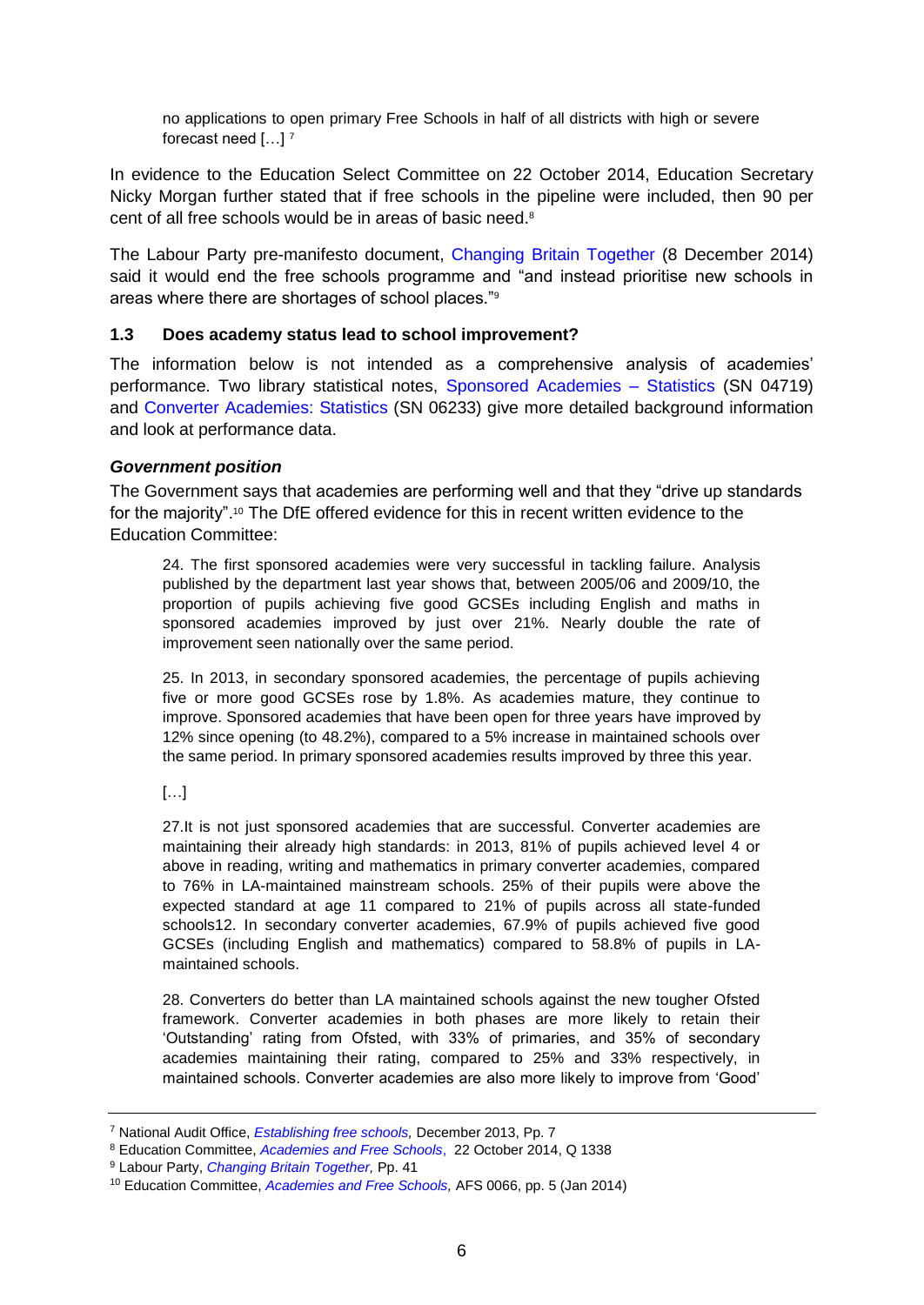to 'Outstanding' than LA-maintained schools, with 27% of primary academies, and 16% of secondary academies, compared to just 12% of maintained primaries and 10% of secondaries improving to an 'outstanding' rating. This high performance is being mirrored in the first set of free school inspection results. Four of the original 24 free schools which opened in 2011 have already been rated 'Outstanding', whilst 14 have achieved 'Good'.

29. All academies are responding well to a new qualification regime. In converters, 43.3% of pupils are now entered for the EBacc compared to 33.8% in LA maintained schools. In sponsored academies, the number of pupils entered for the qualification has doubled in the last year to 21.7% in 2013.

30. Academies drive up standards for the majority, and – importantly – sponsored academies do better for the most deprived. Results for pupils eligible for free school meals (FSM) have improved faster than in comparable LA-maintained schools. In 2012, the proportion of FSM pupils gaining five or more good GCSEs (including English and mathematics) increased by 2.4% in sponsored academies, compared to 0.9% in similar LA schools. For pupils with Special Educational Needs, the proportion gaining five or more good GCSEs including English and maths increased by 3.1% between 2011 and 2012, compared to an increase of 0.3% in similar LA schools. [...]<sup>11</sup>

### <span id="page-6-0"></span>*National Foundation for Educational Research report*

In October 2014, the National Foundation for Educational Research (NFER) published the findings of research commissioned by the Local Government Association (LGA).<sup>12</sup> The research aimed to establish how performance in sponsored and converter academy secondary schools compared to performance in similar maintained schools, in an attempt to find out whether academisation had led to better progress for pupils. Key findings included:

- Progress between Key Stage 2 and Key Stage 4 outcomes on a range of performance measures, is higher after two years in sponsored academies compared to similar non-academy schools.
- There was no significant difference in attainment progress after two years between converter academies and similar non-academy schools. Converter schools tend to be higher performing schools already, and have been open for a shorter period of time.
- Attainment progress in sponsored academies compared to similar non-academies is not significantly different over time when the outcome is measured as GCSE points, excluding equivalent qualifications such as BTECs. This suggests that sponsored academies either use more equivalent qualifications, or that their pupils do better in them.<sup>13</sup>

### <span id="page-6-1"></span>*Education Select Committee inquiry findings*

On 27 January 2015, the Education Committee published the [report](http://www.publications.parliament.uk/pa/cm201415/cmselect/cmeduc/258/258.pdf) of their long-running enquiry into aspects of the academies and free schools programme.<sup>14</sup> Section two of the report looks in detail at evidence on the effect of the programme on school standards and closing the gap between disadvantaged pupils and others. On this issue, the Committee concluded:

<sup>11</sup> Education Committee, *[Academies and Free Schools,](http://data.parliament.uk/writtenevidence/committeeevidence.svc/evidencedocument/education-committee/academies-and-free-schools/written/4646.pdf)* AFS 0066, Pps 4-5

<sup>12</sup> Worth, J. *[Analysis of Academy School Performance in GCSEs 2013](http://www.nfer.ac.uk/publications/LGGA02/LGGA02.pdf)*, NFER, July 2014

<sup>13</sup> NFER news release, *['New research looks at performance in academy schools',](http://www.nfer.ac.uk/about-nfer/media-and-events/en/new-research-looks-at-performance-in-academy-schools.cfm)* undated

<sup>&</sup>lt;sup>14</sup> Education Committee, *[Academies and free schools. Fourth Report of Session 2014–15,](http://www.publications.parliament.uk/pa/cm201415/cmselect/cmeduc/258/258.pdf)* HC 258, 27 January 2015.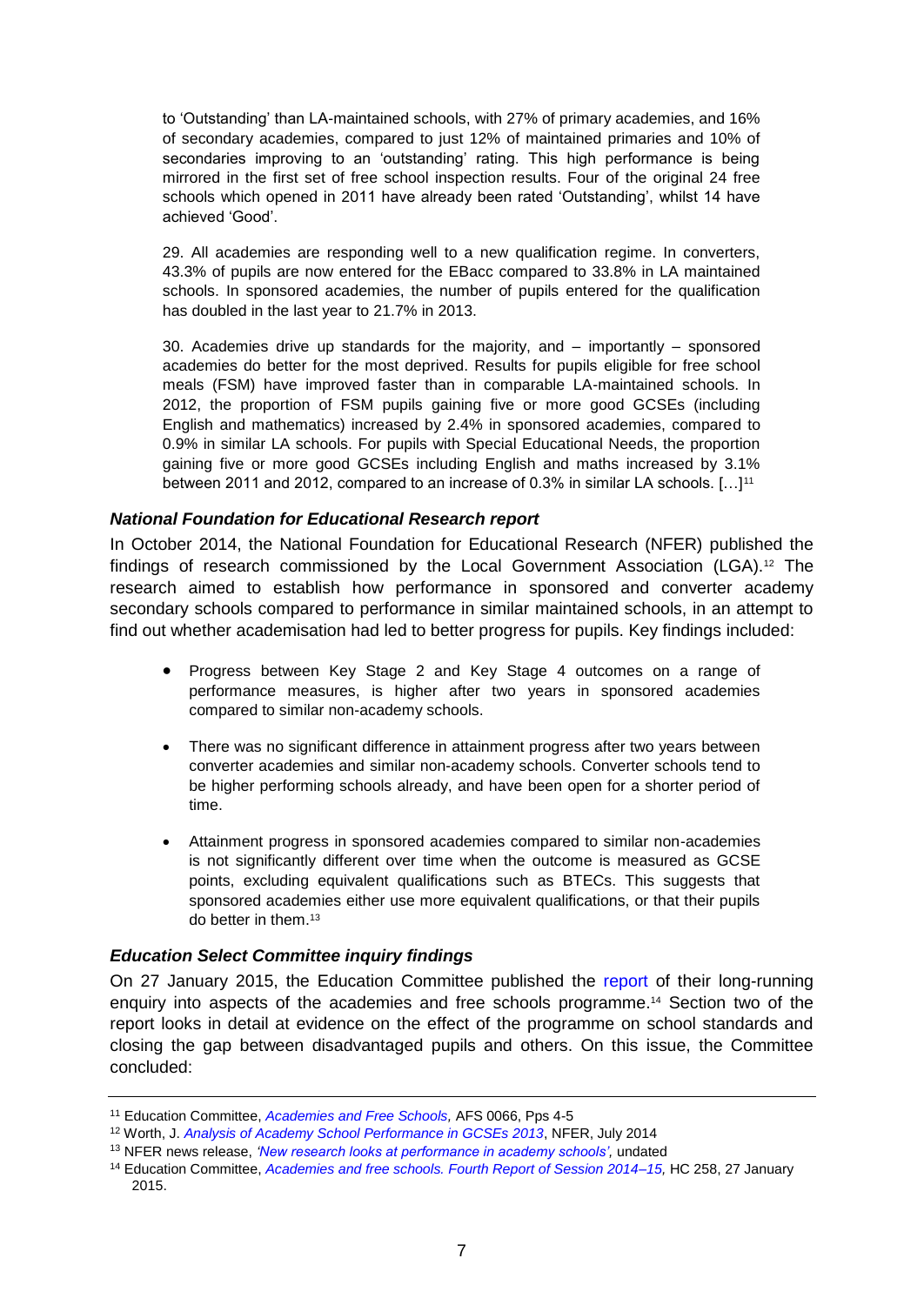63. Current evidence does not allow us to draw firm conclusions on whether academies are a positive force for change. According to the research that we have seen, it is too early to judge whether academies raise standards overall or for disadvantaged children.

This is partly a matter of timing. We should be cautious about reading across from evidence about pre-2010 academies to other academies established since then. What can be said is that, however measured, the overall state of schools has improved during the course of the academisation programme. The competitive effect upon the maintained sector of the academy model may have incentivised local authorities to develop speedier and more effective intervention in their underperforming schools.

64. Some chains, such as Harris, have proved very effective at raising attainment, while others achieve worse outcomes than comparable mainstream schools. What is clear is that the picture is highly variable across the country and in the case of sponsored academies, across chains. More information is needed on individual groupings.<sup>15</sup>

On free schools, the Committee concluded that it "agree[d] with Ofsted that it [was] too early to draw conclusions on the quality of education provided by free schools or their broader system impact."<sup>16</sup>

# <span id="page-7-0"></span>**1.4 How do schools covert to academy status?**

Information about how local authority maintained schools can convert to academy status is available on the DfE's [Academy conversion process](https://www.gov.uk/government/collections/academy-conversion-process) web page. There is tailored guidance for schools wishing to convert as stand-alone academies, or as part of a chain. [Model funding](https://www.gov.uk/government/collections/academy-conversion-process#model-funding-agreements)  [agreements](https://www.gov.uk/government/collections/academy-conversion-process#model-funding-agreements) are also available.

Decisions on whether to approve a conversion (without a sponsor) take into account a number of factors, including:

- Whether the school is judged by Ofsted to be 'outstanding', or 'good' with outstanding features
- Recent results, compared with the national 'floor standards', national averages, and results achieved by similar schools and/ or others in the local area
- The financial health of the school

Mainstream schools, including special schools and alternative provision can apply to convert to academy status. Currently, sixth form colleges cannot convert. The Government argues that they already have many of the freedoms that extend to academies.<sup>17</sup>

### <span id="page-7-1"></span>**1.5 Can underperforming schools be required to convert to academy status?**

For the majority of maintained schools, conversion to academy status is voluntary. However, in the case of 'weak' schools (see below), the Government has made it clear that the normal route to securing improvement will be via conversion to a sponsored academy and that, if necessary, the Education Secretary may use the powers in Section 4 of the *Academies Act* 

<sup>15</sup> Education Committee, *[Academies and free schools. Fourth Report of Session 2014–15,](http://www.publications.parliament.uk/pa/cm201415/cmselect/cmeduc/258/258.pdf)* HC 258, 27 January 2015. Pp. 23

<sup>16</sup> *Ibid.,* Pp. 59

<sup>17</sup> See e.g. [PQ of 12 May 2014, c 370 w](http://www.publications.parliament.uk/pa/cm201314/cmhansrd/cm140512/text/140512w0003.htm#14051310001397)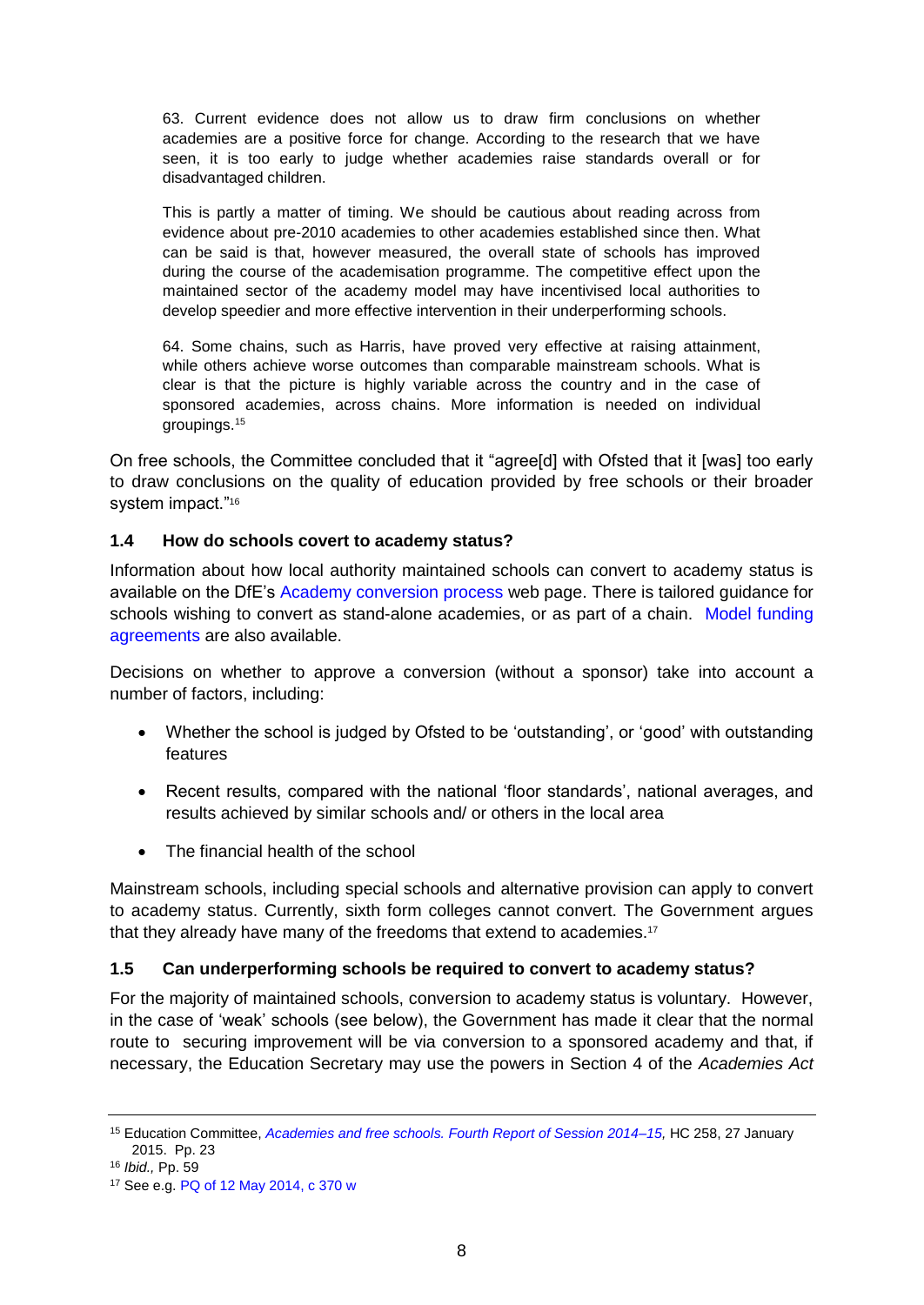*2010,* as amended, to bring this about. Decisions on whether to intervene in particular schools 'eligible for intervention' are made on a case-by-case basis.

The Department for Education (DfE) publishes [Schools causing concern –](https://www.gov.uk/government/uploads/system/uploads/attachment_data/file/306946/SCC_guidance_May2014_FINAL.pdf) statutory guidance [for local authorities](https://www.gov.uk/government/uploads/system/uploads/attachment_data/file/306946/SCC_guidance_May2014_FINAL.pdf) (May 2014) which sets out the measures available both to a local authority and the Secretary of State in respect of maintained schools.<sup>18</sup> It includes information on academy conversion when a maintained school is 'eligible for intervention'. Only the Secretary of State has the power to make an academy order. The guidance states:

Section 4 of the Academies Act 2010 permits the Secretary of State to make an academy order in two circumstances: firstly, on the application of a school's governing body; or secondly, if the school is eligible for intervention within the meaning of Part 4 of the 2006 Act.

Before making an academy order in respect of a foundation or voluntary school with a foundation that is eligible for intervention, the Secretary of State must consult:

1. the trustees of the school;

2. the person and persons by whom the foundation governors are appointed; and,

3. in the case of a school which has a religious character, the appropriate religious body.

If an academy order is made in respect of a school, the Secretary of State must give a copy of the order to:

1. the governing body of the school;

- 2. the headteacher;
- 3. the local authority; and,

4. in the case of a foundation or voluntary school that has a foundation:

(I) the trustees of the school;

(II) the person and persons by whom the foundation governors are appointed; and,

(III) in the case of a school which has a religious character, the appropriate religious body.

If an academy order is made in respect of a school which has a Foundation holding the freehold or leasehold of publically funded land, the Secretary of State may direct the Foundation to transfer the relevant land and buildings to the academy provider13.

Under section 5 of the Academies Act 2010 before a maintained school can convert into an academy, the governing body must consult on the question of whether conversion should take place.

In the case of a school eligible for intervention under Part 4 of the 2006 Act, the consultation may be carried out by the governing body of the school (or an IEB where appointed) or the person with whom the Secretary of State proposes to enter into academy arrangements in respect of the school or an educational institution that replaces it.

<sup>18</sup> DfE, *Schools causing concern – [statutory guidance for local authorities,](https://www.gov.uk/government/uploads/system/uploads/attachment_data/file/306946/SCC_guidance_May2014_FINAL.pdf)* May 2014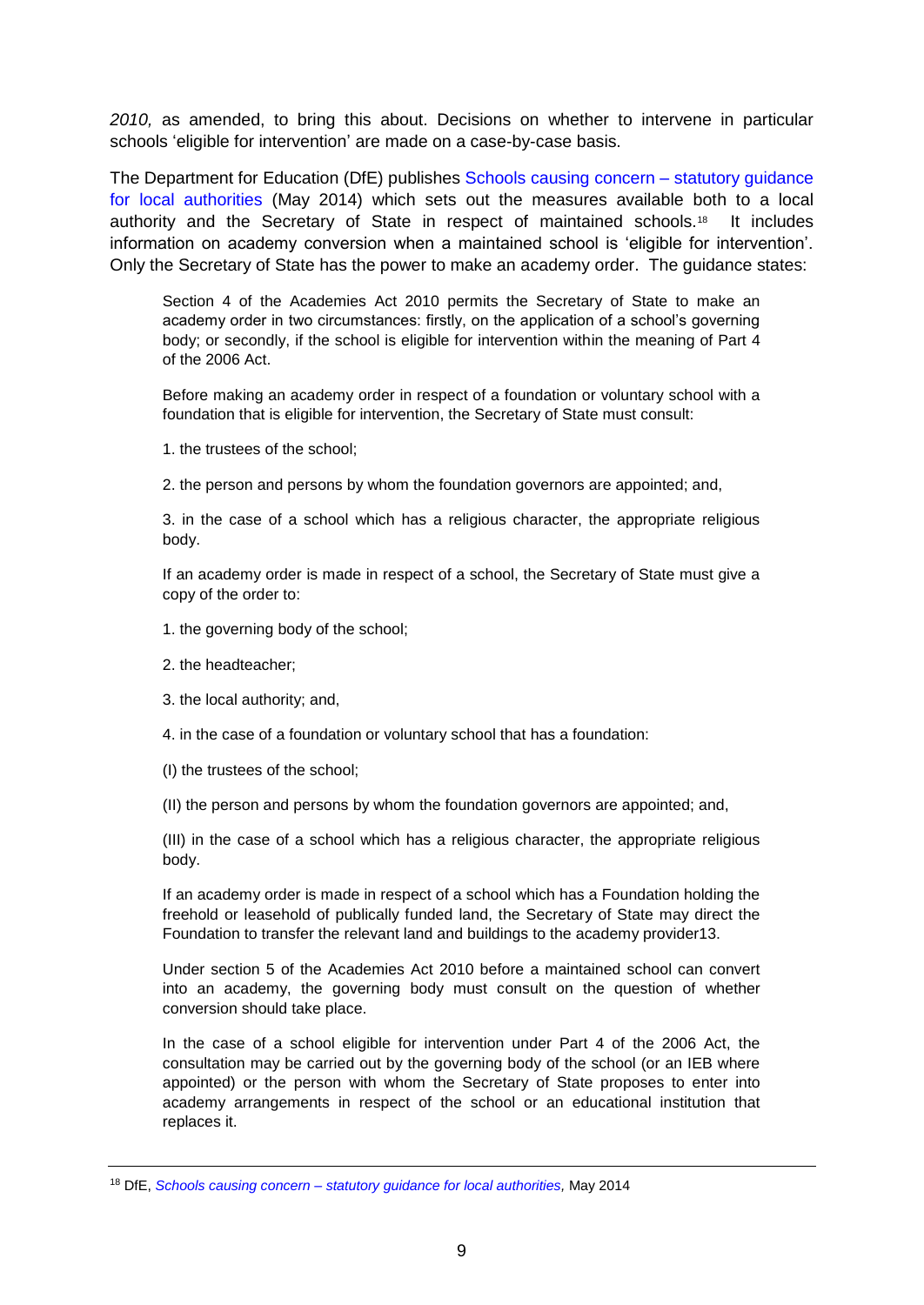The expectation is that a persistently underperforming school or a school that is in Ofsted category will become an academy. Any such academy would be a "sponsored" academy, meaning that the school would adopt governance arrangements, involving a strong external body (such as an organisation or a sponsoring school)., that will ensure that the school is supported in turning its performance around.

The expectation would be that any strong school which was proposing to act as a sponsor would themselves also be an academy or willing to become an academy in order to take on the sponsorship role. Being an academy will allow the sponsoring school to use its academy freedoms to secure rapid improvement in both the school it is sponsoring, as well as its own school.<sup>19</sup>

The issue of 'forced academies' is controversial. In an [adjournment debate on 12 January](http://www.publications.parliament.uk/pa/cm201212/cmhansrd/cm120112/debtext/120112-0004.htm#12011294000004)  [2012,](http://www.publications.parliament.uk/pa/cm201212/cmhansrd/cm120112/debtext/120112-0004.htm#12011294000004) David Lammy raised the policy in relation to Downhills primary school in Haringey. Subsequently, then Secretary of State, Michael Gove, replaced the school's governors with an interim executive board, prior to it becoming an academy.<sup>20</sup> Parents at the school opposed the move and sought judicial review of the decision. However, Mr Justice Kenneth Parker found that the decision was rational given the school's 'egregious' past performance.<sup>21</sup> There have subsequently been a number of other controversial academy conversions.

In March 2014, the DfE published [Academies: a myth-buster](https://www.gov.uk/government/publications/academies-a-myth-buster) which argued that 'forced academisation' was rare. This said that in thirteen cases the Secretary of State had used formal intervention powers to bring about a conversion to sponsored academy status, out of a total of 1025 sponsored academies.<sup>22</sup> The publication also noted that there were a "number of cases" where the Government had decided not to pursue sponsored academy status.

# <span id="page-9-0"></span>**1.6 How do groups apply to open a free school?**

The [Gov.uk website](https://www.gov.uk/government/collections/opening-a-free-school) hosts a collection of guidance documents for those groups wanting to open a free school. Free school applications are made in 'waves' and applicants must also complete a pre-application to register their initial interest. The wave eight application round closed on 10 October 2014; a ninth application round is expected in May 2015. Local authorities may also invite free school or academy proposals where a local need for additional places has been identified.

### <span id="page-9-1"></span>*What are the assessment criteria for free school applications?*

Applications are assessed on their merit. The DfE guidance document, [Free school](https://www.gov.uk/government/uploads/system/uploads/attachment_data/file/343538/free-school-applications-criteria-for-assessment-mainstream-and-16-to-19.pdf)  [applications: criteria for assessment](https://www.gov.uk/government/uploads/system/uploads/attachment_data/file/343538/free-school-applications-criteria-for-assessment-mainstream-and-16-to-19.pdf) (February 2015) gives information on the evidence proposer groups should include in their application, and how such evidence will be treated.<sup>23</sup>

Wave nine applicants are asked to provide evidence on a range of issues, including (but not limited to):

- Demand from parents of a number of pupils that is close to the school's planned capacity
- The group's educational vision and educational plan
- The group's capacity and capability

<sup>19</sup> DfE, *Schools causing concern – [statutory guidance for local authorities,](https://www.gov.uk/government/uploads/system/uploads/attachment_data/file/306946/SCC_guidance_May2014_FINAL.pdf)* May 2014, Pp. 21-22

<sup>&</sup>lt;sup>20</sup> ['Academy row school governors sacked by Michael Gove'](http://www.bbc.co.uk/news/education-17385311), BBC News Education, 15 March 2012

<sup>&</sup>lt;sup>21</sup> ['Downhills School: Academy judicial review bid fails',](http://www.bbc.co.uk/news/uk-england-london-19271143) BBC News Education, 15 August 2012

<sup>22</sup> DfE, *[Academies. A myth-buster.](https://www.gov.uk/government/uploads/system/uploads/attachment_data/file/294285/academies_mythbuster.pdf)* 19 March 2014.

<sup>&</sup>lt;sup>23</sup> DfE, *[Free school applications: criteria for assessment Mainstream and 16 to 19](https://www.gov.uk/government/uploads/system/uploads/attachment_data/file/343538/free-school-applications-criteria-for-assessment-mainstream-and-16-to-19.pdf)*, February 2015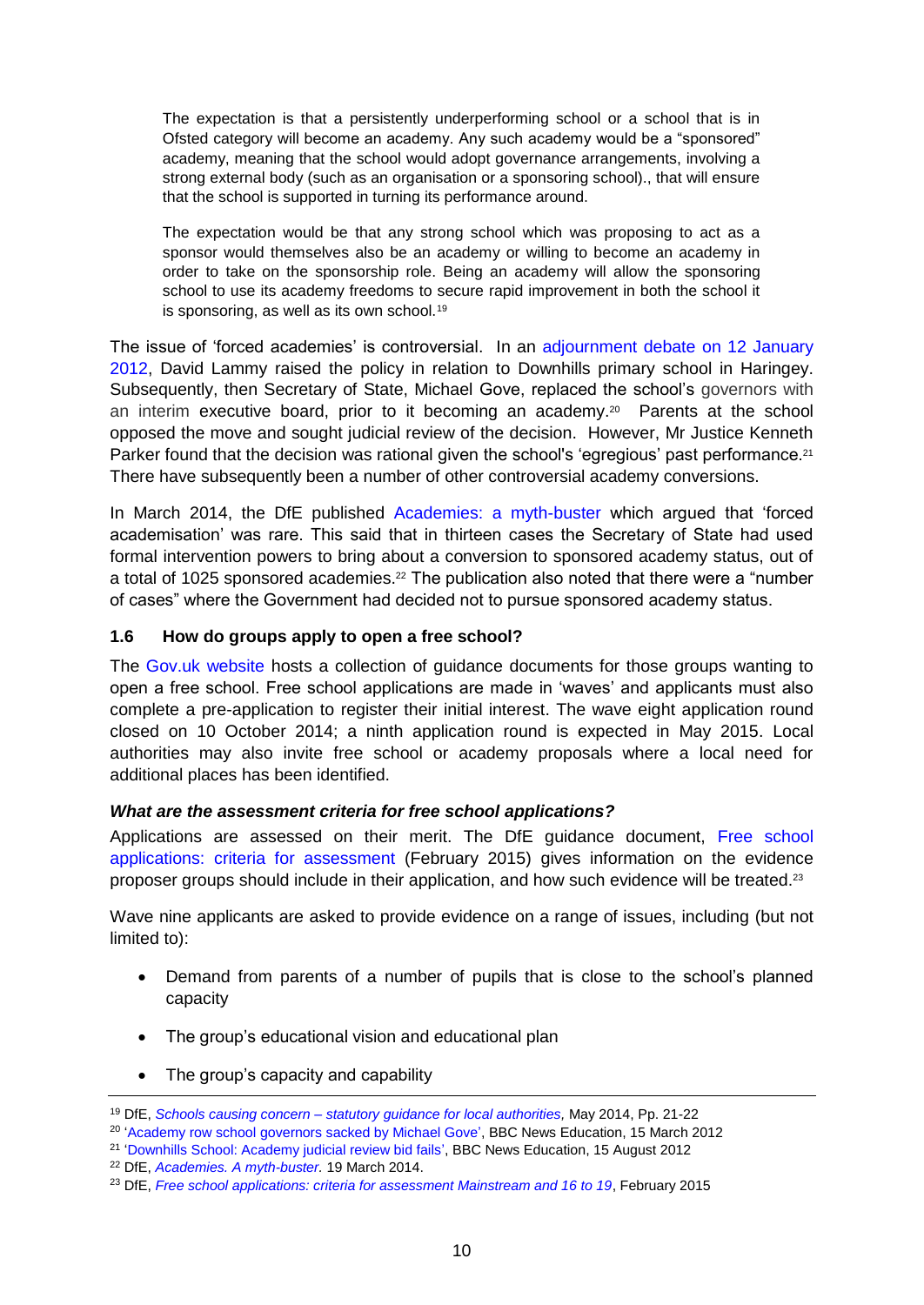• Need – either/ both that there is a shortage of places in the local area, or that the places that are currently available are in underperforming schools.

The guidance states that where there is a surplus of good school places in the area, the DfE will require proposer groups to demonstrate even more parental demand than in areas where there is a shortage of good school places or particularly poorly-performing educational provision.<sup>24</sup>

Independent schools wishing to join the state sector by becoming free schools are required to provide specific evidence on:

- Demand from current and prospective parents
- How they have targeted parents and children beyond their current base, focusing in particular on those from disadvantaged backgrounds

Independent schools wishing to convert are also required to show how they will use their best endeavours to admit proportionate numbers of disadvantaged children.

The charity the [New Schools Network](http://www.newschoolsnetwork.org/what-are-free-schools?gclid=CPW_9_ui0MECFcfMtAodb3kADQ) provides advice and support to free school proposer groups.

### <span id="page-10-0"></span>**1.7 What oversight is there of free schools and academies?**

Like maintained schools, academies and free schools are inspected in line with the current Ofsted [Framework for School Inspection.](https://www.gov.uk/government/publications/the-framework-for-school-inspection) <sup>25</sup> Ofsted's [policy statement](http://dera.ioe.ac.uk/19874/) on inspecting academies clarifies that new academies' first Section 5 inspections <sup>26</sup> would usually take place within two years of opening, but that in most instances it would not schedule an inspection of a new academy until after four terms have elapsed from opening. <sup>27</sup> Some converter academies will be exempt from Section 5 inspections if their predecessor school(s) were graded 'outstanding' and providing there are no concerns about their performance. Some newly-established academies and free schools are also required to undergo a preregistration Ofsted inspection.

The Secretary of State, and the Education Funding Agency (EFA), have powers to intervene where there are concerns about underperformance or other irregularities at an academy or free school. Interventions can include issuing a warning notice, finding a new sponsor for a school, facilitating a merger, the school joining an existing academy chain or, in extreme cases, closure of the school and termination of the funding agreement.

Unlike in the case of maintained schools, the local authority has no powers to directly intervene at an academy school where there are concerns about general underperformance or financial mismanagement at an academy school. LAs can, however, raise any concerns they have about an academy's performance with the DfE, and their Special Educational Needs (SEN) and pupil safeguarding responsibilities continue to apply in respect of academies.

<sup>24</sup> *Ibid.,* Pp. 6

<sup>&</sup>lt;sup>25</sup> Ofsted, *Framework for School Inspection*, updated July 2014. 16-19 academies, 16-19 university technical colleges and 16-19 studio schools are inspected in line with Ofsted's Common Assessment Framework.

<sup>26</sup> Section 5 of the *Education Act 2005* provides for the routine inspection of maintained schools and academies.

<sup>&</sup>lt;sup>27</sup> Ofsted, *[Policy statement for inspecting academy schools, including free schools,](https://www.gov.uk/government/uploads/system/uploads/attachment_data/file/393130/Policy_statement_for_inspecting_academy_schools_including_free_schools.pdf) April 2014*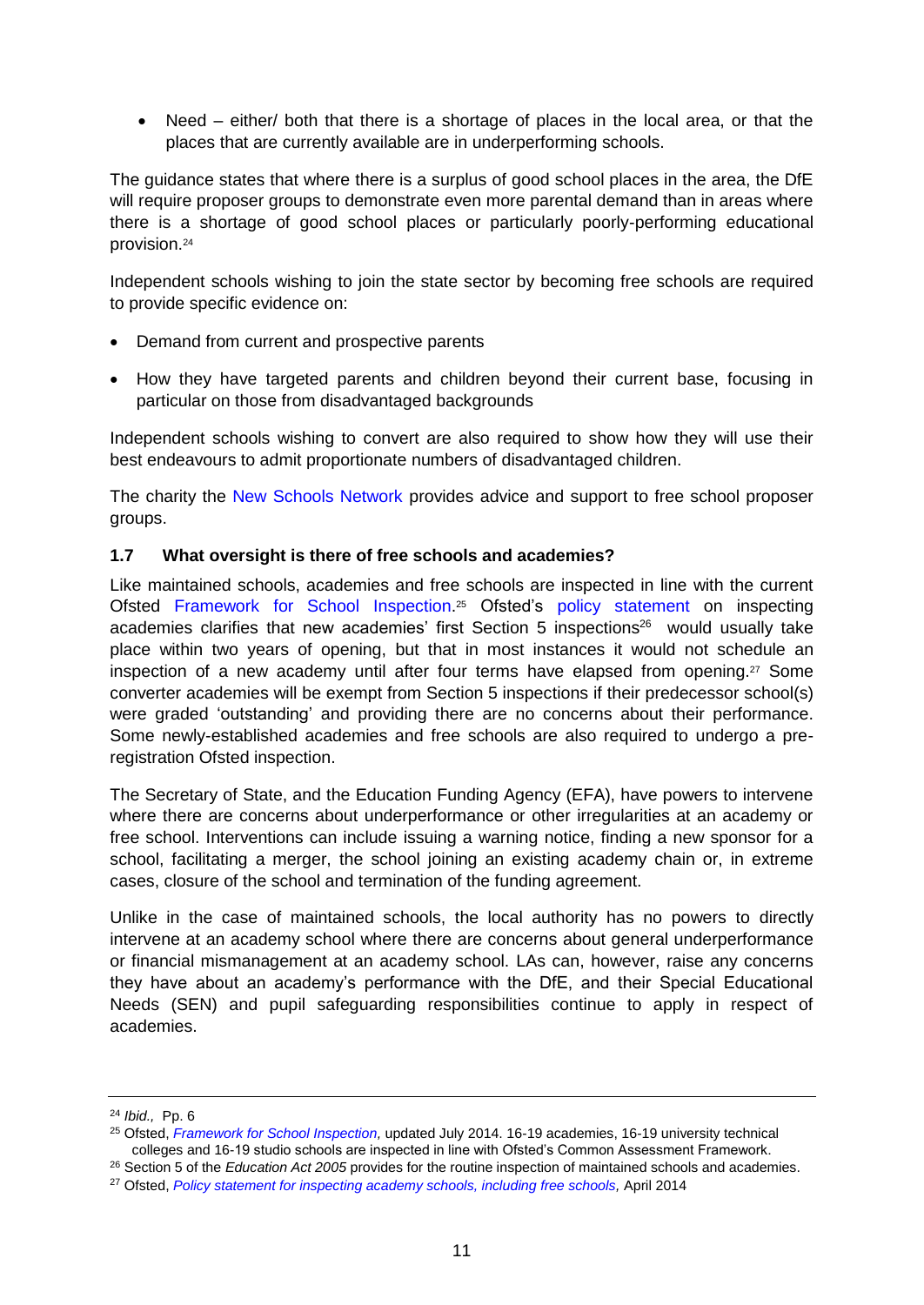There is no mechanism whereby an academy judged to be failing can return to local authority control, and the Government has indicated it has no plans to change this position.<sup>28</sup>

The [national Schools Commissioner](https://www.gov.uk/government/people/frank-green#current-roles) within the Department for Education (DfE) has an 'outward-facing' role which includes:

- promoting the benefits of free schools and academies
- initiating academy brokerage e.g., finding and matching sponsors and schools
- $\bullet$  encouraging potential sponsors<sup>29</sup>

From September 2014, there have been eight new [Regional Schools Commissioners](https://www.gov.uk/government/policies/increasing-the-number-of-academies-and-free-schools-to-create-a-better-and-more-diverse-school-system/supporting-pages/regional-schools-commissioners-rscs) (RSCs) whose duties include:

- monitoring academy performance
- deciding on applications for academy conversion
- brokering academy sponsorship.
- approving changes to open academies.

RSCs also advise the Secretary of State on free school applications, and it is expected that they will decide on such applications from June 2015. <sup>30</sup> The commissioners are advised by head teacher boards; four academy head teachers sit on each board, alongside two to four other members. The head teacher members are appointed via election.

The RSC posts have emerged following debate about whether a 'middle tier' of school oversight is necessary, and if so, what form this should take. This debate has been given new vigour in the wake of the 'Trojan Horse' affair in Bradford.

In 2012, education expert and RSA fellow Robert Hill published [The Missing Middle: the case](http://www.thersa.org/__data/assets/pdf_file/0017/630053/RSA-The_Missing_Middle_report_2012.pdf)  [for School Commissioners developing a system of great schools in England](http://www.thersa.org/__data/assets/pdf_file/0017/630053/RSA-The_Missing_Middle_report_2012.pdf)*.* <sup>31</sup> This argued the case for education to be part of sub-regional government with school commissioners steering the school system. Amongst other things, the report envisaged each commissioner co-ordinating place planning and school competitions across local authorities in the subregion and commissioning specialist services for vulnerable children; challenging local authorities that are considered to be either too lax in understanding the performance of local schools, or too overbearing in their dealings with school leaders. The report said that a commissioner's ability to steer the system would be achieved by 'holding funding agreements for all academies, allocating capital funding for all major building projects and disbursing a school improvement budget allocated by the DfE to each sub-region.<sup>'32</sup>

<sup>28</sup> HC Deb 27 October 2014 cc14-15

<sup>29</sup> See Gov.uk website article, *[Schools Commissioner Frank Green CBE](https://www.gov.uk/government/people/frank-green#current-roles)*, (undated)

<sup>30</sup> See DfE, *[Free schools. Pre-opening proposer group guidance for: mainstream, special,](https://www.gov.uk/government/uploads/system/uploads/attachment_data/file/359646/free-school-combined-proposer-guide-sept-14.pdf) alternative provision [and 16-19 free schools](https://www.gov.uk/government/uploads/system/uploads/attachment_data/file/359646/free-school-combined-proposer-guide-sept-14.pdf)*, September 2014, Pp. 12

<sup>31</sup> *[The Missing Middle: the case for School Commissioners developing a system of great schools in England](http://www.thersa.org/__data/assets/pdf_file/0017/630053/RSA-The_Missing_Middle_report_2012.pdf)*, RSA 2012

<sup>32</sup> *Ibid.*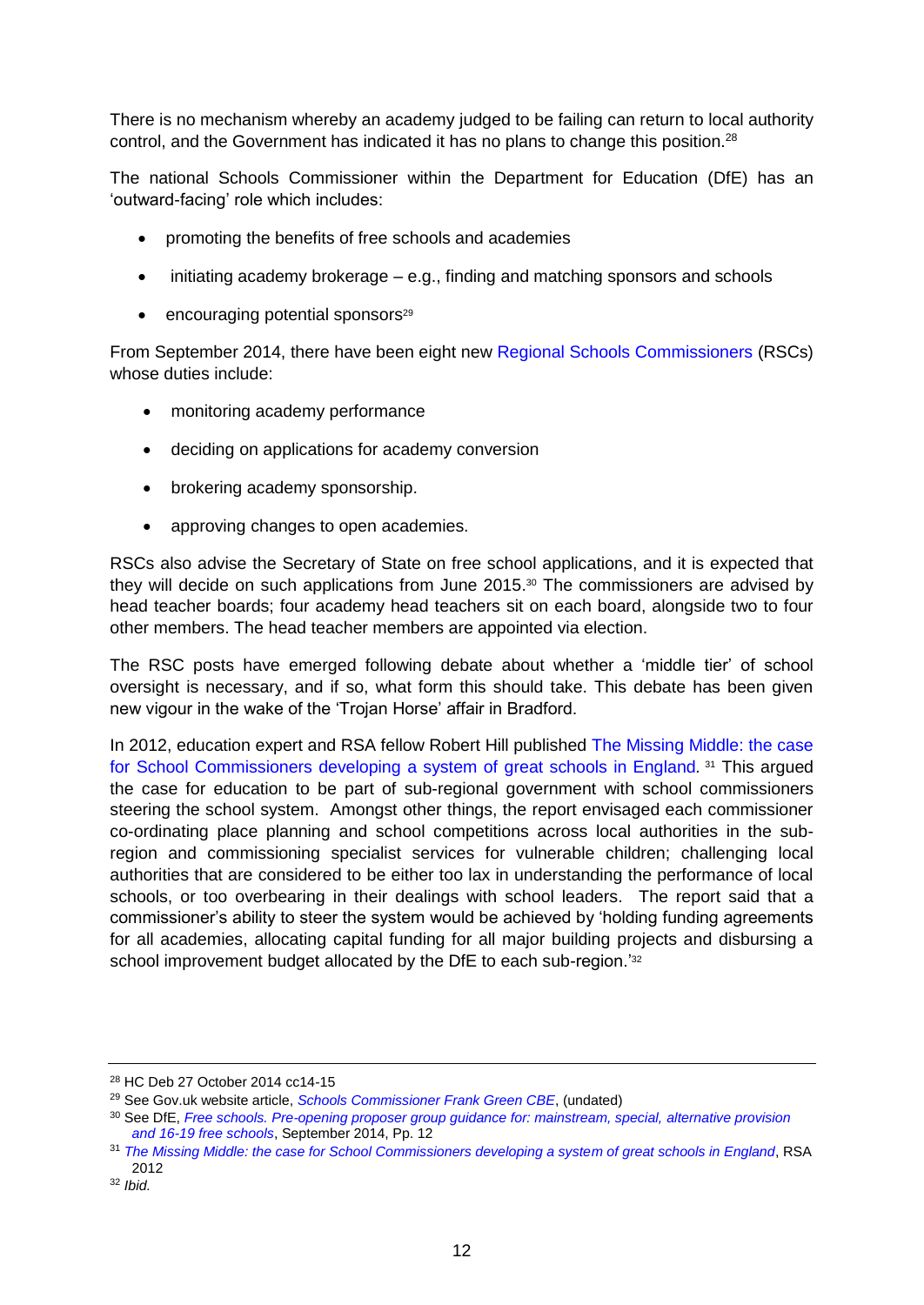In 2013, the Labour Party asked David Blunkett MP to undertake a review of educational structures in England; the [report](http://www.yourbritain.org.uk/uploads/editor/files/130514_Report_FINAL.pdf) was published on 30 April 2014.<sup>33</sup> This questioned the DfE's capacity to hold the large number of newly independent schools to account, and said that if the academies programme were carried to its logical conclusion, this would result in "over 20,000 'autonomous' schools, result in an unmanageable Kafkaesque caricature, freeing schools from everything except of course the Secretary of State."<sup>34</sup> The report proposed the establishment of new Directors of School Standards who would have responsibility for school improvement, the commissioning of new schools, and brokering partnerships.

In an article for the Daily Mail on 13 October 2014, the Prime Minister pledged to give the eight RSCs a wider remit and "unprecedented powers to overhaul failing schools".<sup>35</sup>

The Liberal Democrat pre-manifesto, published in September 2014, said that the party would abolish "unelected regional school commissioners" and would "encourage local head teachers with a strong record to play a key role in school improvement through a local 'Head Teacher Board'".<sup>36</sup>

On 30 October 2014, the National Audit Office (NAO) published its report, [Academies and](http://www.nao.org.uk/wp-content/uploads/2014/10/Academies-and-maintained-schools-Oversight-and-intervention.pdf)  [maintained schools: oversight and intervention.](http://www.nao.org.uk/wp-content/uploads/2014/10/Academies-and-maintained-schools-Oversight-and-intervention.pdf) 37

On 10 December 2014, Ofsted published its annual review for the 2013-14 academic year, along with a commentary from the Chief Inspector, Sir Michael Wilshaw. Section two of the commentary concerns oversight, improvement and intervention in both maintained and academy schools – an extract is below (emphasis in original):

Around a quarter of secondary converter academies and around half of primary converter academies have joined multi-academy trusts. The best multi-academy trusts, such as the Harris Federation and Outwood Grange Academies Trust, provide excellent challenge, support and intervention to their schools, as do the best local authorities, for example Wigan and Hampshire. They all use their powers to intervene and bring about improvement. The most successful have seen substantial gains in attainment among their schools.

However, there are a number of multi-academy trusts and local authorities that are failing to provide the necessary oversight and intervention. This year, we inspected the school improvement arrangements of nine local authorities and carried out focused inspections of schools in 10 local authorities and four multi-academy trusts where we had concerns about performance. These inspections found a lack of convincing strategies to improve the weakest schools, little challenge to the best and poor use of data on the progress and attainment of pupils. Some local authorities are continuing to provide poor oversight. The rapid expansion of some multi-academy trusts has left them without the capacity to support the improvement of all their constituent schools.

As well as worrying about schools in weaker local authorities and multi-academy trusts, we also need to be concerned about those converter academies that have not become part of a multi-academy trust. Many of these are continuing to perform well but even the best schools can deteriorate, sometimes very rapidly.

<sup>33</sup> Labour's Policy Review, *[Review of education structures, functions and the raising of standards for all Putting](http://www.yourbritain.org.uk/uploads/editor/files/130514_Report_FINAL.pdf)  [students and parents first](http://www.yourbritain.org.uk/uploads/editor/files/130514_Report_FINAL.pdf)*, April 2014.

<sup>34</sup> *Ibid.,* Pp. 6

<sup>35</sup> *['I want a brilliant education for all and I want it fast, writes David Cameron'](http://www.dailymail.co.uk/news/article-2790386/i-want-brilliant-education-want-fast-writes-david-cameron.html)*, Daily Mail, 13 October 2014. 8 September 2014

<sup>36</sup> Liberal Democrats*[, Pre-Manifesto 2014. A Stronger Economy](https://d3n8a8pro7vhmx.cloudfront.net/libdems/pages/6272/attachments/original/1409941645/Pre-Manifesto_3_Sep_2014.pdf?1409941645) and a Fairer Society,* Pp. 42

<sup>&</sup>lt;sup>37</sup> NAO, *[Academies and maintained schools. Oversight and intervention.](http://www.nao.org.uk/wp-content/uploads/2014/10/Academies-and-maintained-schools-Oversight-and-intervention.pdf)* October 2014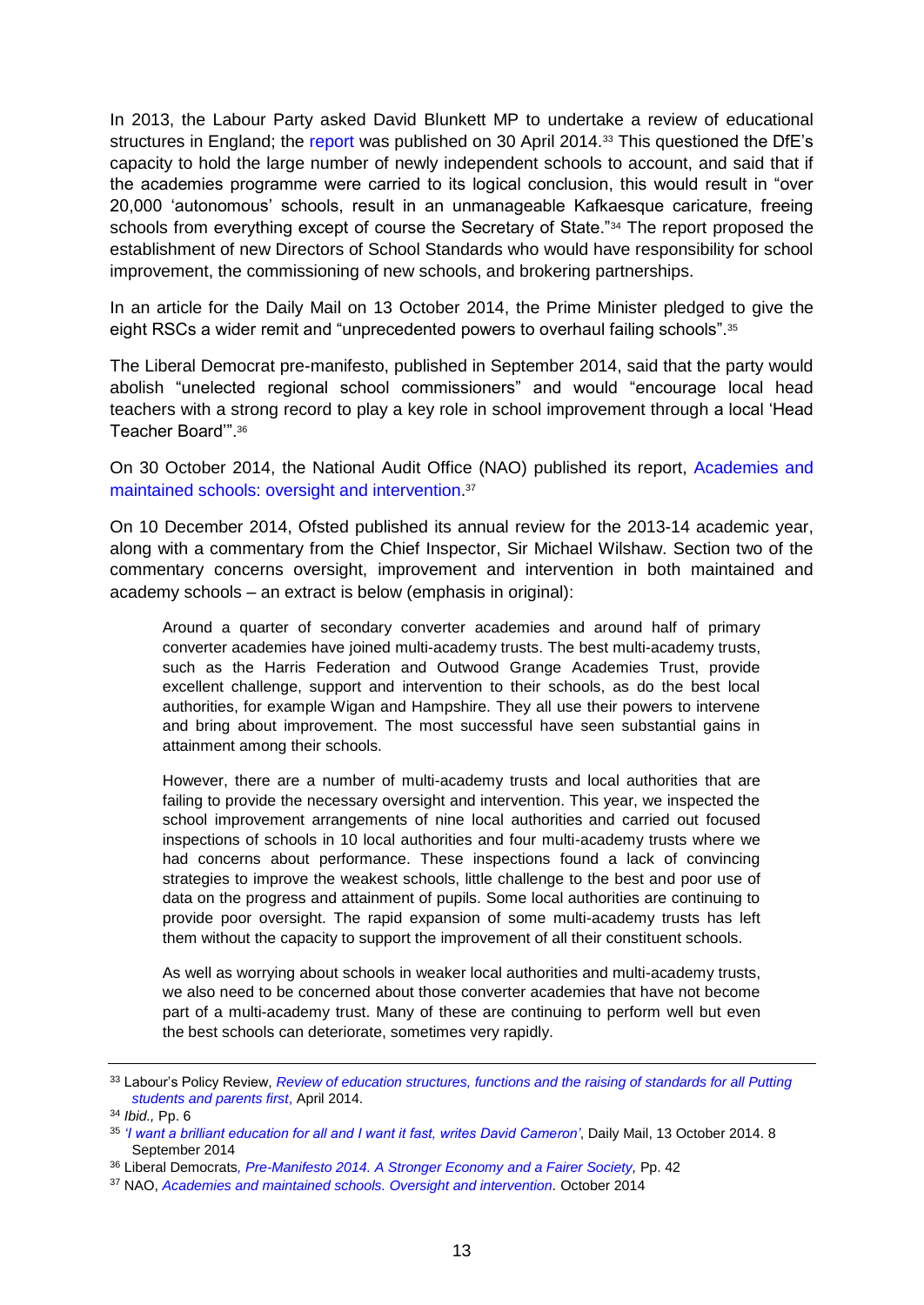**In 2013/14, Ofsted found that 89 converter academies had declined since their previous inspection to requires improvement or inadequate.** Of these, 66 were not in a multi-academy trust. Of the 21 formerly outstanding converter academies that declined to requires improvement or inadequate, 15 were not in a multi-academy trust. These figures are disturbing. We have to ask whether the necessary challenge, support and intervention for these academies have been put into place quickly enough. Since 1 September 2014, eight Regional Schools Commissioners have been responsible for overseeing academies, but it is too early to assess whether they have the capacity to perform this role effectively.

I am also concerned about the level of confusion in the system over the exact role of local authorities in relation to academies and their pupils. Ofsted's Regional Directors report that some local authorities do raise concerns about the performance of academies, including free schools, in their area with the trust, the Department for Education or the schools themselves.

However, other local authorities do not see it as their role to do this and leave these academies well alone.

This is a worry when the concerns relate to falling standards, but even more so when they are about safeguarding and the protection of children, including from radicalisation. The dangers of local authorities not taking action where safeguarding concerns emerge have become all too clear in the last 12 months. <sup>38</sup>

On 16 January 2015 the DfE published the findings of a [review](https://www.gov.uk/government/news/review-possible-warnings-about-extremism-in-birmingham-schools) carried out by its Permanent Secretary, Chris Wormald, into whether the Department (or predecessor departments) had received warnings about extremism at Birmingham schools.<sup>39</sup>

In his report, Mr Wormald concludes that there were no instances "where direct warnings of 'extremism' in Birmingham schools were received by the Department and ignored". However, he went on to say that:

Whilst I have not found instances of warnings having been ignored or of individuals having acted inappropriately, I have found that the Department has lacked inquisitiveness about this issue, and that procedures could have been tighter than they were.

 $[...]$ 

Overall I find that in future the Department needs to be more vigilant, more inquisitive and have more robust systems in place than it has had in the past if in future it is to play its part in preventing and countering the issues identified in the Clarke Report.<sup>40</sup>

The report also says that the DfE had already taken a number of steps, including strengthening the academy conversion and academy sponsor approval process.<sup>41</sup>

### <span id="page-13-0"></span>*What financial oversight are academies and free schools subject to?*

A [letter](http://www.parliament.uk/documents/commons-committees/Education/Letter-to-Chair-14October2014.pdf) from the Chief Executive of the EFA, Peter Lauener, to the chair of the Education Select Committee provides an overview of the financial accountability framework for academies and free schools.<sup>42</sup>

<sup>38</sup> Ofsted, *[Ofsted annual report 2013/14 HMCI commentary](https://www.gov.uk/government/publications/ofsted-annual-report-201314-commentary)*, 10 December 2014, Pps 17-18

<sup>39</sup> DfE, *[Review into possible warnings to DfE in relation to extremism in Birmingham schools,](https://www.gov.uk/government/uploads/system/uploads/attachment_data/file/396211/Review_into_possible_warnings_to_DfE_relating_to_extremism_in_Birmingham_schools.pdf)* 16 January 2015.

<sup>40</sup> *Ibid.,* pp.6

<sup>41</sup> *Ibid.,* pp. 12-13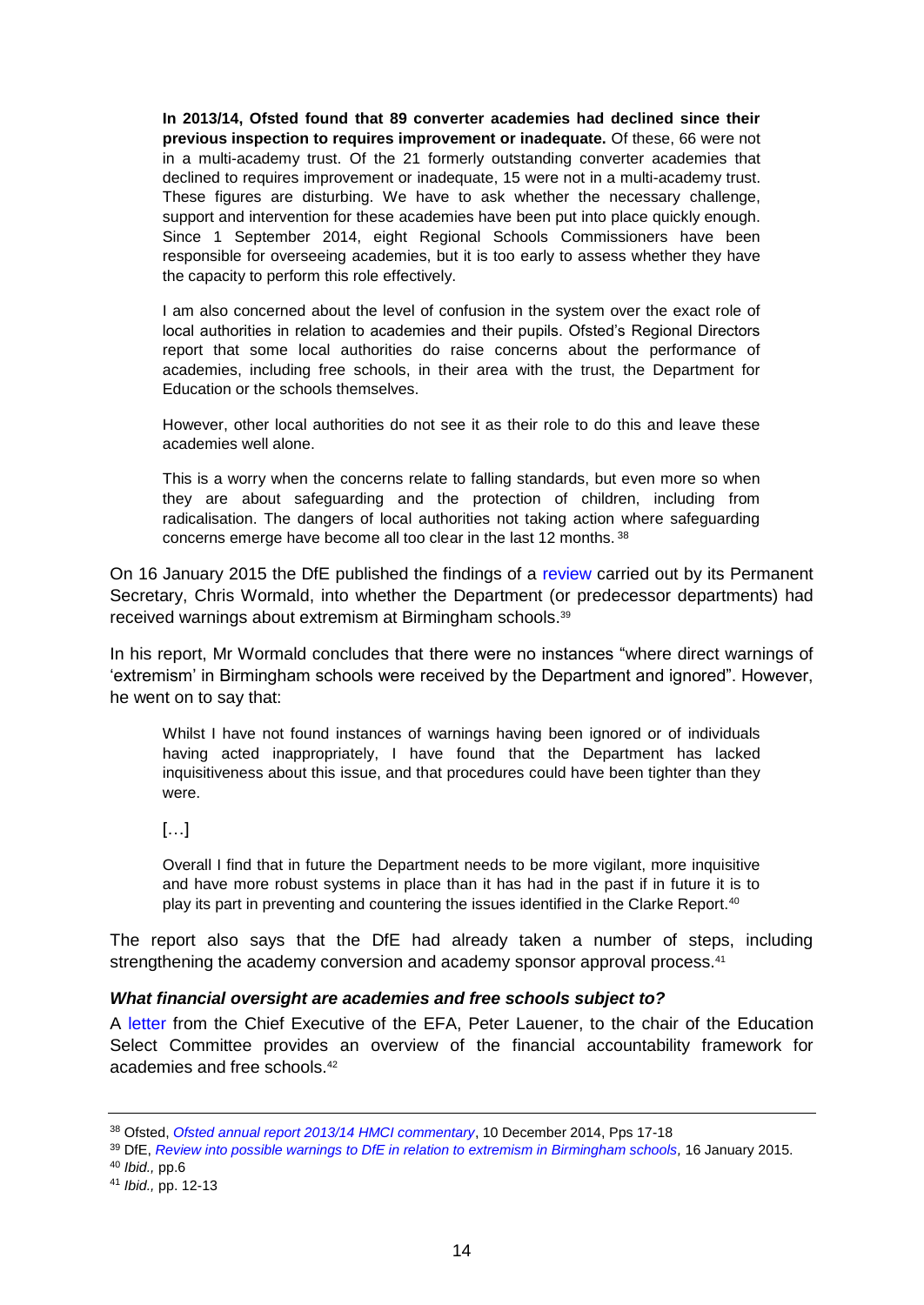Academies must comply with the terms of the [Academies Financial Handbook,](https://www.gov.uk/government/uploads/system/uploads/attachment_data/file/363753/Academies_Financial_Handbook2014.pdf)<sup>43</sup> and any relevant terms in their funding agreement with the Secretary of State. The Handbook sets out the internal and external financial oversight requirements for academy trusts. The EFA also conducts a number of financial management reviews of individual academy trusts' financial arrangements. Trusts must comply with any requests from the EFA for information. The NAO has rights of access to academy trusts' accounts and other relevant documents and reports.

The DfE compared the financial oversight regimes in maintained and academy schools in written evidence to the Education Select Committee:

Academy trusts must adhere to their funding agreement and to the academies financial handbook, and produce annual accounts for scrutiny by an independent external auditor. Audited accounts and funding agreements are published; as are details of budget allocations to academies.

In LA-maintained schools it is the local authority that has responsibility for financial oversight. The frequency and depth of audit is variable and maintained schools are often not subject to the same rigour as academies and free schools.<sup>44</sup>

The NAO has published a series of reports on free schools and academies. In [Managing the](http://www.nao.org.uk/wp-content/uploads/2013/03/010013-001-Academies-programme_with-correction-slip.pdf)  [expansion of the Academies Programme](http://www.nao.org.uk/wp-content/uploads/2013/03/010013-001-Academies-programme_with-correction-slip.pdf) (November 2012) they argued that the DfE had not been sufficiently prepared for the financial implications of the rapid expansion of the programme, or for the challenge of overseeing and monitoring such a large number of new academies, and had had to meet £1 billion of additional costs between April 2010 and March 2012.<sup>45</sup> The NAO said that the DfE must build on its efforts to reduce costs and tackle accountability concerns if it was to reduce the risks to value for money. The executive summary to the report noted that:

13 Uncertainty is inevitable in forecasting a largely demand-led programme. However, the Department's initial failure to anticipate the scale of interest or develop robust cost estimates led to funding pressures. Between April 2010 and March 2012, the Department funded the Programme mainly from its overall schools funding settlement. To remain within overall spending limits without restricting the pace or scale of the expansion, it used additional contingency funding of £105 million in 2011-12. It also reassigned money from other budgets, including around £84 million of previously allocated discretionary funding in 2010-11, and £160 million in 2011-12. The Department's forecasts of academy numbers and costs have become more robust, although it expects to overspend against budgeted Programme expenditure in 2012-13 (paragraphs 1.6–1.12).

14 The Department's risk-based approach to approving conversions – coupled with the fact that most converters to date have been outstanding and good schools – appears so far to have managed the risk of schools converting with underlying financial or performance issues, or being unable to cope with academy status. Few of the 1,808 converters open by September 2012 have shown academic or financial decline. However, the widening of conversion criteria has meant that the proportion of applicants rated only 'satisfactory' (a grade now replaced by 'requires improvement') has risen from under 5 per cent in 2010 to 22 per cent in 2012. Future applications may therefore involve more complex financial, governance and performance issues,

 $\overline{a}$ 

<sup>42</sup> See: [Letter to the Chair of the \[Education](http://www.parliament.uk/documents/commons-committees/Education/Letter-to-Chair-14October2014.pdf) Select] Committee from Peter Lauener, dated 14 October 2014

<sup>43</sup> DfE, *[Academies Financial Handbook,](https://www.gov.uk/government/uploads/system/uploads/attachment_data/file/363753/Academies_Financial_Handbook2014.pdf)* August 2014, effective from 1 September 2014

<sup>44</sup> Education Committee, *[Academies and free schools](http://www.parliament.uk/business/committees/committees-a-z/commons-select/education-committee/inquiries/parliament-2010/academies-and-free-schools/?type=Written#pnlPublicationFilter)*, AFS 0066, published 8 Jan 2014, Pp. 3

<sup>45</sup> National Audit Office, *[Managing the expansion of the Academies Programme](http://www.nao.org.uk/wp-content/uploads/2013/03/010013-001-Academies-programme_with-correction-slip.pdf)*, 22 November 2012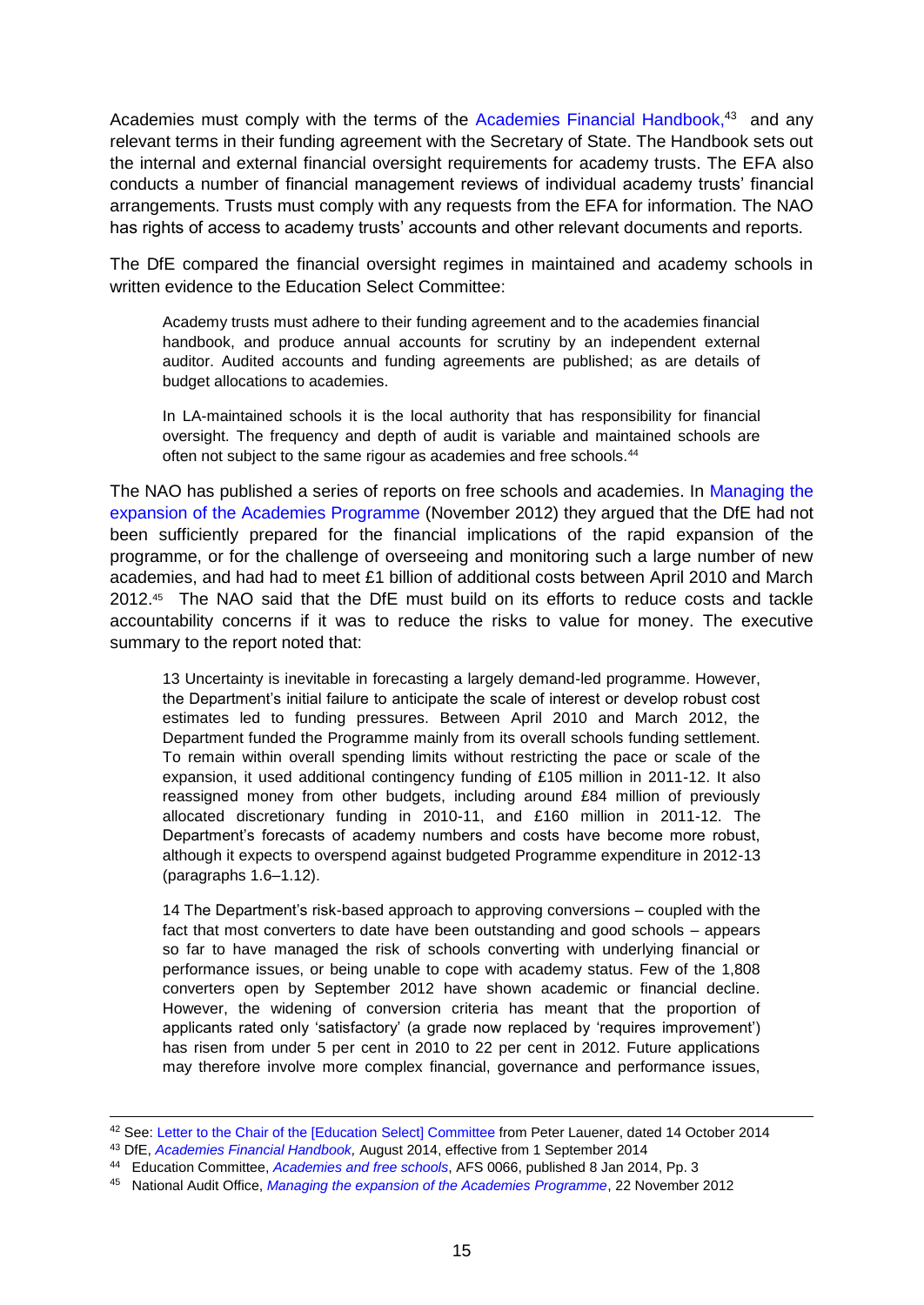and the Department's assessment process will need to remain sufficiently robust (paragraphs 1.24–1.28, 1.30–1.31).<sup>46</sup>

In December 2013, the NAO published a further report, [Establishing Free Schools,](http://www.nao.org.uk/wp-content/uploads/2013/12/10314-001-Free-Schools-Book-Copy.pdf) which stated that the DfE had made clear progress in opening relatively large numbers of free schools over a short time period, and in many cases relatively low cost. However, it also found a rising trend in capital costs for new free schools, and said again that the DfE had initially underestimated the capital costs of the programme.

A third NAO report [Academies and maintained schools: oversight and intervention](http://www.nao.org.uk/wp-content/uploads/2014/10/Academies-and-maintained-schools-Oversight-and-intervention.pdf) (October 2014) considered both academies and local authority schools. On the issue of financial management, this found that:

> [T]he Department has not defined national measures and, beyond annual financial reporting, data is not routinely collected to identify risks. This means it is not possible to describe overall trends in schools' financial management and governance, or in how schools protect the children who attend them.<sup>47</sup>

A [PQ of 27 October 2014](http://www.publications.parliament.uk/pa/ld201415/ldhansrd/text/141027-0001.htm#14102714000004) asked what the Government was doing to improve financial oversight of academies:

### **Asked by Baroness Jones of Whitchurch**

To ask Her Majesty's Government what steps they are taking to improve the financial regulation of academy schools.

**The Parliamentary Under-Secretary of State for Schools (Lord Nash) (Con):** My Lords, academies are subject to considerably more rigorous financial regulation than local authority maintained schools. For example, they have to publish annual, independently audited accounts; local authority maintained schools do not. They are subject to the rigorous oversight of the Education Funding Agency and anyone in a governing relationship with an academy, or an organisation closely linked to it, can provide services to a local authority maintained school at a profit; they cannot to an academy. However, we are continually looking at ways to refresh the financial regulation of academies.

**Baroness Jones of Whitchurch (Lab):** I thank the Minister for his reply, but is he concerned about the increasing number of stories of academy chiefs being paid inflated salaries, heads employing family members and friends to provide school services, lavish expenditure on hotels and travel and, recently, a head paying £26,000 for furniture for her office? This is not their money, it is taxpayers' money, but it seems that a small minority are using the academy funding system as a cash cow. Does the Minister accept that the Government's centralised oversight of these schools makes it more difficult to supervise academy school expenditure effectively? Does he now accept that that was a mistake?

**Lord Nash:** The noble Baroness picks out some isolated examples. I point out to her, as I have before, that 36 of the 55 pre-warning notices that this Government have issued to academy sponsors have been to sponsors approved under the previous Government. This Government have considerably tightened up financial oversight and improved things such as control of grants.

<sup>46</sup> *Ibid.,* executive summary

<sup>47</sup> NAO, *[Academies and maintained schools. Oversight and intervention.](http://www.nao.org.uk/wp-content/uploads/2014/10/Academies-and-maintained-schools-Oversight-and-intervention.pdf)* October 2014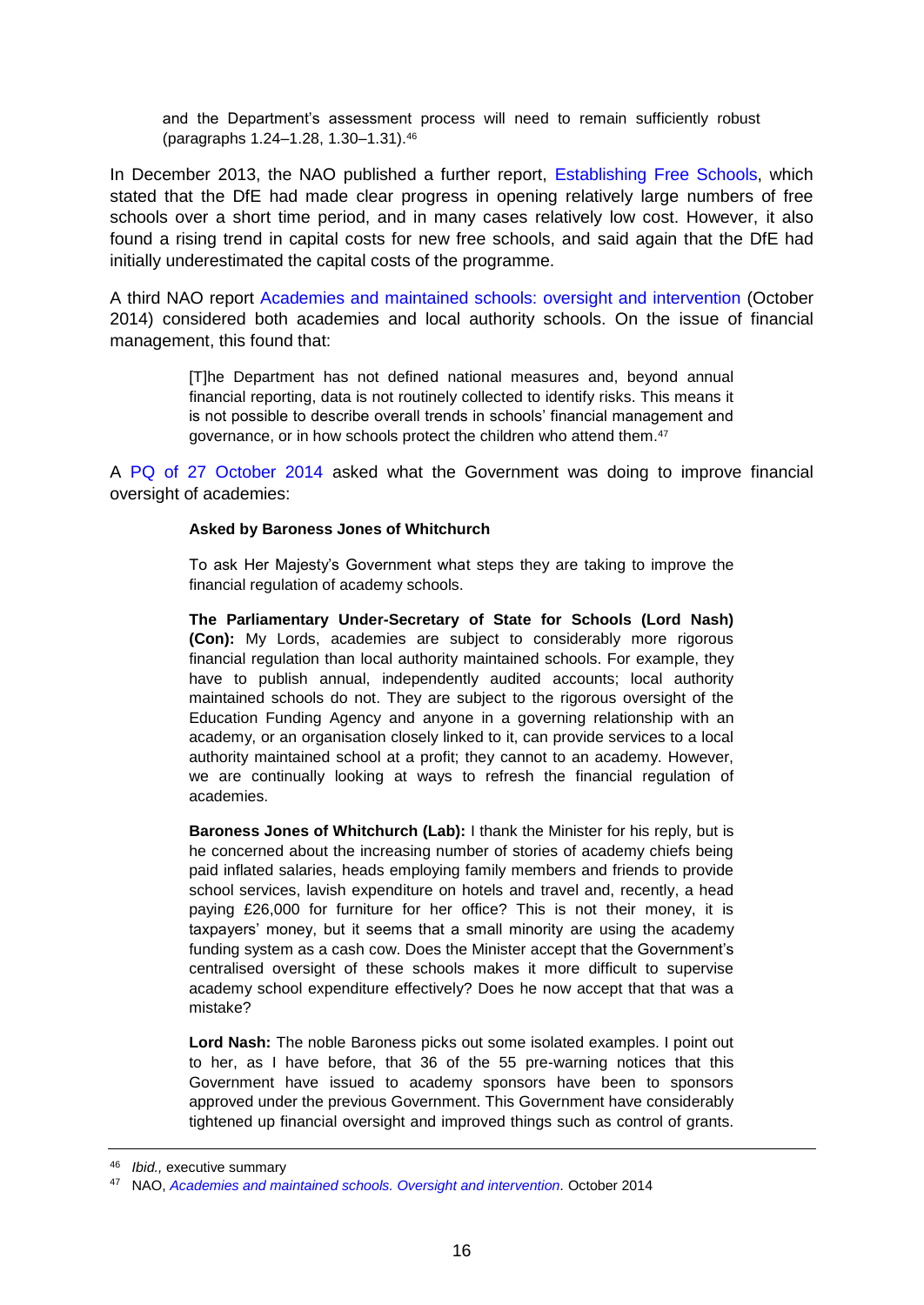Of course, these figures are but nothing compared to the £10 billion overspend the National Audit Office tells us that the previous Government were heading for under the Building Schools for the Future programme.<sup>48</sup>

### <span id="page-16-0"></span>**1.8 Sponsors and sponsorship**

Ofsted-rated outstanding schools and schools that are performing well that want to convert to academy status are not required to have a sponsor. However, each low-performing school becoming an academy is expected to have a sponsor who is expected to bring added drive, expertise and capacity to the school. The responsibilities of sponsors are described in the Gov.uk web page on [Sponsoring an academy](https://www.gov.uk/sponsor-an-academy) (updated 25 March 2014). Since May 2010, sponsors have no longer been required to make a financial contribution to the establishment of an academy, although they can do so if they wish.

The DfE publishes a list [of current sponsors,](https://www.gov.uk/government/collections/academy-sponsorship) which may be of use for schools or local authorities seeking an academy sponsor, or existing sponsors looking for other sponsors to work with.

Academy sponsors - and companies related to academy sponsors - may provide contracted services to their sponsored schools, as long as this is provided "at cost" in the case of transactions over certain financial limits, and also provided that the service is procured fairly and openly. The DfE's [Academies Financial Handbook](https://www.gov.uk/government/uploads/system/uploads/attachment_data/file/363753/Academies_Financial_Handbook2014.pdf) provides more information on the detailed requirements – academy trusts are required to comply with the handbook via provisions in their funding agreements.

In September 2014, in the course of its inquiry into free schools and academies, the Education Committee published commissioned research on conflicts of interest in academy sponsorship arrangements. The [research](http://www.parliament.uk/documents/commons-committees/Education/Conflicts-of-interest-in-academies-report.pdf) was conducted by two academics at the Institute of Education, Professor Toby Greany and Jean Scott.<sup>49</sup> The review identified four areas where real or perceived conflicts of interest might occur in relation to academy sponsorship:

- Connected party transactions e.g., where individuals on academy trust boards benefit personally or via other companies
- Sponsors providing paid services '*at cost'* e.g., back-office functions or school improvement services
- $\bullet$  'Intangible conflicts' e.g., inappropriate oversight or control
- Conflicts in the wider system "for example if a contracted Department for Education (DfE) Academy Broker is also working for an academy trust and this influences their decisions on which trusts are invited to pitch for a new school."<sup>50</sup>

The researchers concluded that although the framework for regulating conflicts of interest was weak after the 2010 election, it had improved significantly over the past two years. Cases of deliberate fraud, they said, were "rare" and that "many of the instances where real or perceived conflicts [of interest] have arisen are the result of people being asked to work

<sup>48</sup> [HL Deb 27 October 2014, c 941-2](http://www.publications.parliament.uk/pa/ld201415/ldhansrd/text/141027-0001.htm#14102714000004)

<sup>49</sup> Professor Toby Greany and Jean Scott, (London Centre for Leadership in Learning, Institute of Education, University of London) for the Education Select Committee, *[Conflicts of interest in academy](http://www.parliament.uk/documents/commons-committees/Education/Conflicts-of-interest-in-academies-report.pdf)  [sponsorship arrangements.](http://www.parliament.uk/documents/commons-committees/Education/Conflicts-of-interest-in-academies-report.pdf)*

<sup>50</sup> *Ibid.,* Pp. 3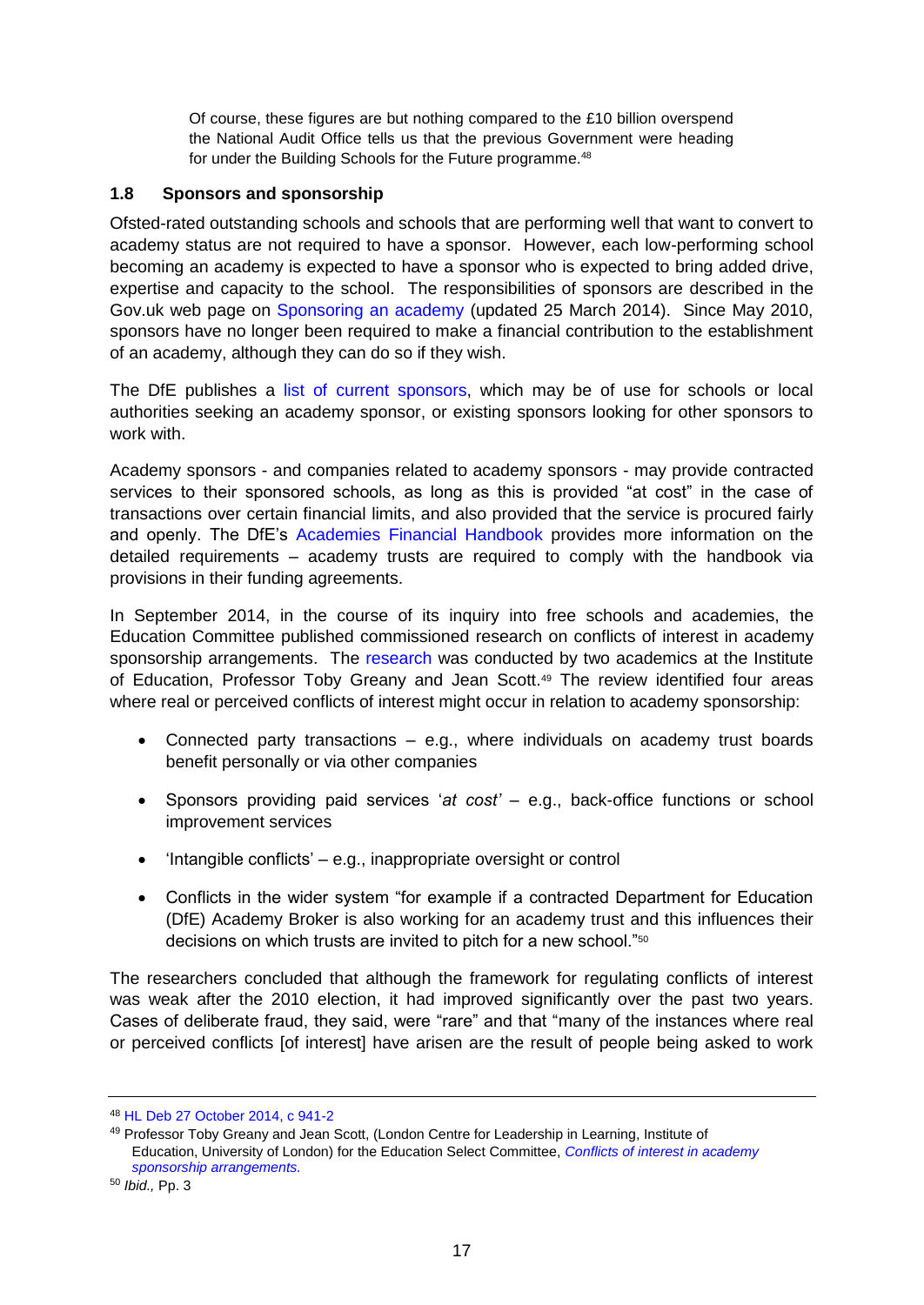too fast with too few controls."<sup>51</sup> They further concluded, however, that the checks and balances against conflicts of interest were still too weak, and that they had come across a "significant number" of real or potential conflicts of interest that they found concerning.<sup>52</sup>

The Chief Executive of the Education Funding Agency (EFA), Peter Lauener, subsequently wrote to the Committee challenging some of the report's findings – a copy of his [letter](http://www.parliament.uk/documents/commons-committees/Education/Letter-to-Chair-14October2014.pdf) can be found on the Committee's website.<sup>53</sup>

The Education Secretary said in oral evidence to the Committee that sponsors were carefully appointed following a robust process, and that the DfE takes account of local intelligence:

We rely a lot on MPs and intelligence coming forward from local areas where there is a concern about somebody who may want to take over a school or become a sponsor. We also pause sponsorships firmly. We have said to some sponsor bodies that they are growing too fast and not offering sufficient support to schools, and, if necessary, we will take schools away and re-broker.<sup>54</sup>

In its resulting report, the Committee concluded:

156. Greater transparency is also needed regarding the process and criteria by which sponsors are authorised and matched with schools. This information should be clearly set out and be in the public domain. The process of authorisation and approval has improved but could still be sharpened. Greater transparency over DfE decision-making will help in encouraging new sponsors to come forward and to understand what will be required of them. We recommend that the Government outline the process and criteria by which sponsors are authorised and matched with schools.

157. Conflicts of interests in trusts are a real issue, as shown by the cases which have come to light so far, and they are magnified in the public eye by the latent potential for the misuse, apparent or actual, of public money. It is essential that academy trustees act as trustees and on the Nolan principles of conduct in public life. We acknowledge that the DfE has responded and strengthened the system but we believe that the Department should go further. We recommend that the DfE take further steps to strengthen the regulations for governance in academy trusts and that the EFA revise its guidance on at cost transactions to make expectations of academies clearer.<sup>55</sup>

### <span id="page-17-0"></span>**1.9 How are academies and free schools funded?**

The Government has stressed that academy funding is based on the principle of equivalence – i.e. that academies receive the equivalent level of per-pupil funding as they would receive from the local authority as a maintained school.

There have recently been significant reforms to school funding in general, including the funding of academies – general background on the reforms can be found on the [Gov.uk](https://www.gov.uk/government/policies/making-schools-and-colleges-more-accountable-and-giving-them-more-control-over-their-budget)  [website.](https://www.gov.uk/government/policies/making-schools-and-colleges-more-accountable-and-giving-them-more-control-over-their-budget)

The [Gov.uk website](https://www.gov.uk/academy-funding-information-for-school-leaders) explains in more detail how mainstream academies are funded:

<sup>51</sup> *Ibid.,* Pp. 3

<sup>&</sup>lt;sup>52</sup> Professor Toby Greany and Jean Scott, (London Centre for Leadership in Learning, Institute of Education, University of London) for the Education Select Committee, *[Conflicts of interest in academy](http://www.parliament.uk/documents/commons-committees/Education/Conflicts-of-interest-in-academies-report.pdf)  [sponsorship arrangements.](http://www.parliament.uk/documents/commons-committees/Education/Conflicts-of-interest-in-academies-report.pdf)* Pp. 4

<sup>53</sup> See: [Letter to the Chair of the \[Education\] Committee](http://www.parliament.uk/documents/commons-committees/Education/Letter-to-Chair-14October2014.pdf) from Peter Lauener, dated 14 October 2014

<sup>54</sup> Education Committee, [Academies and Free Schools,](http://data.parliament.uk/writtenevidence/committeeevidence.svc/evidencedocument/education-committee/academies-and-free-schools/oral/14631.pdf) 22 October 2014, Qs 1241-1242

<sup>55</sup> Education Committee, *[Academies and free schools. Fourth Report of Session 2014–15,](http://www.publications.parliament.uk/pa/cm201415/cmselect/cmeduc/258/258.pdf.com)* HC 258, 27 January 2015, Pp. 50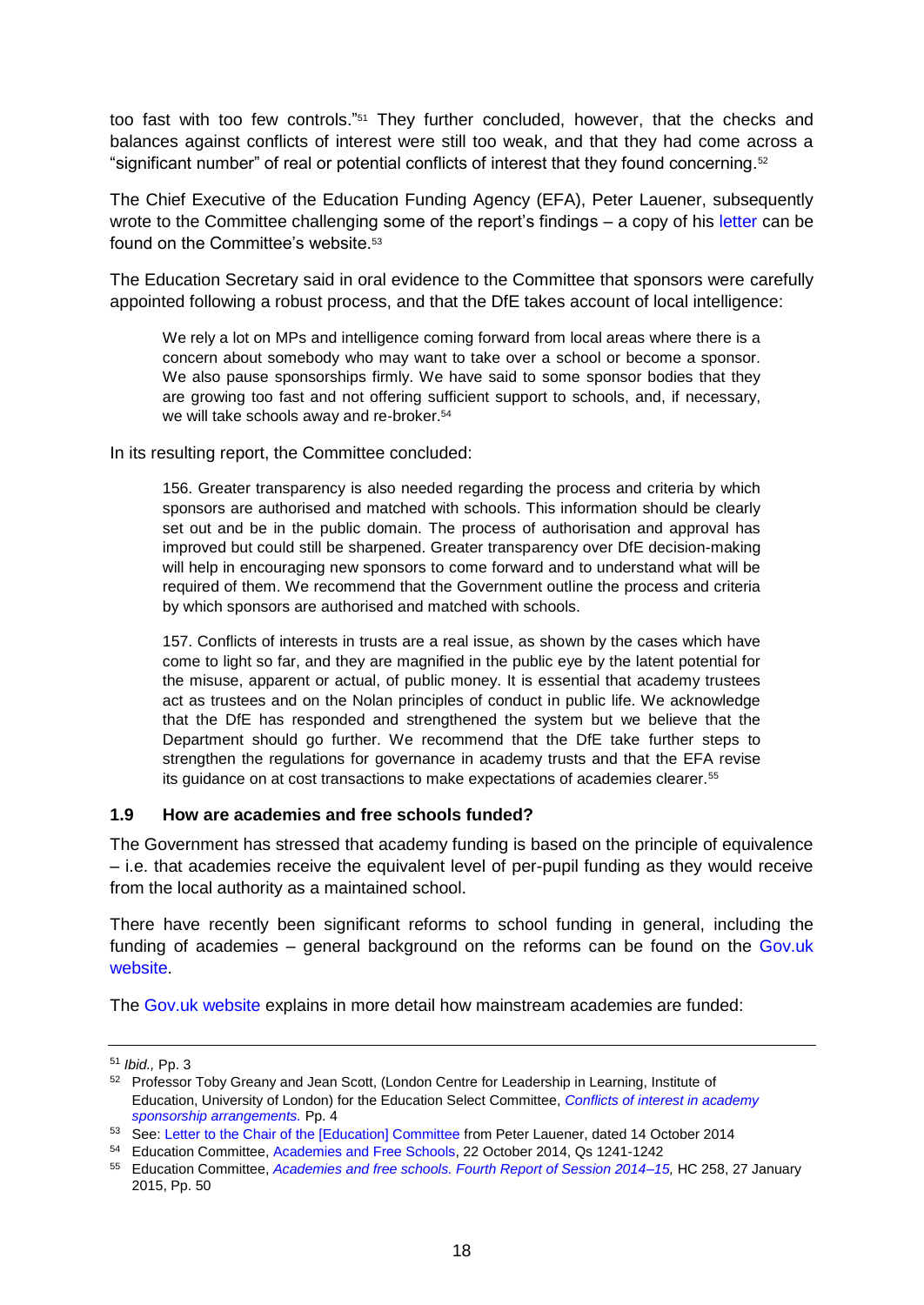#### **£25,000 flat rate grant**

Schools will get a start-up grant of £25,000 to help with the costs of converting, such as legal fees, stationery and signage. The grant will be paid into your school's new bank account when the Secretary of State has made an academy order agreeing to the conversion.

Your school can keep any unspent balance from this flat rate grant and add it to the overall income.

Start-up funding information is also available for [sponsored academies.](https://www.gov.uk/sponsor-an-academy)

#### **General annual grant (GAG)**

Most funding for the running of academies comes from the general annual grant (GAG). This is paid to academies by the Education Funding Agency (EFA), based on a formula provided by your local authority. EFA will tell you how much GAG funding you will get and how the grant has been calculated.

GAG is made up of:

- school budget share calculated on a comparable basis to the running costs of maintained schools in the same local authority
- education services grant allocated to academies based on the number of pupils they are responsible for, to buy services no longer automatically provided by the local authority

#### **School budget share**

The school budget share is protected by a minimum funding guarantee, so that the funding for each pupil will not fall by more than 1.5% in 2013 to 2014, and 2014 to 2015.

Funding allocations for sixth forms and places in special units are not included in the calculation.

#### **Education services grant (ESG)**

Academies will receive ESG at a rate of £150 for each pupil in the academic year 2013 to 2014, and £140 in the academic year 2014 to 2015.

Special academies will receive £637.50 for every pupil place in the academic year 2013 to 2014 and £595 in the academic year 2014 to 2015.

Alternative provision academies will receive £562.50 and £525 per pupil for academic years 2013 to 2014 and 2014 to 2015 respectively.

Academies are also protected in the academic year 2013 to 2014 against their previous local authority central spend equivalent grant (LACSEG) rates, to help them adapt to the funding changes.

The [ESG calculator](https://www.gov.uk/government/publications/education-services-grant) shows if a specific academy is eligible for protection funding, and provides an estimate of the ESG funding that an academy would receive.

The relevant services and costs within the ESG are listed on the [academy funding](https://www.gov.uk/academy-funding-information-for-school-leaders) website.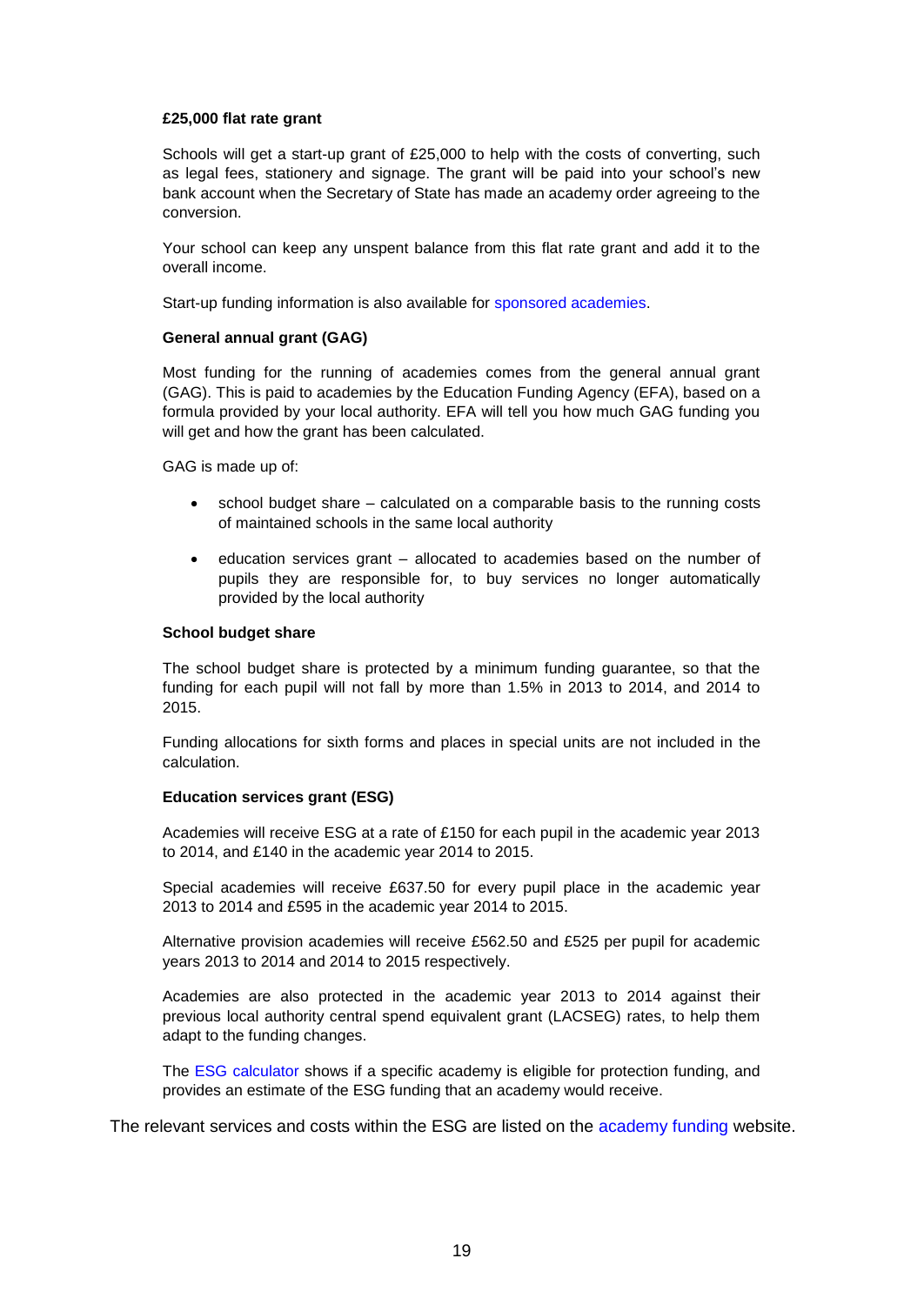Schools may also receive additional funding for any pupils who qualify for the pupil premium, high-cost special educational needs provision, for free school meals, and for the PE and sports premium.<sup>56</sup>

The DfE has also published quidance for mainstream free schools on the revenue funding arrangements for 2014/15. 57

The DfE meets the capital costs associated with the establishment of new free schools, via the EFA. There is more guidance on free school capital costs and site issues in section eight of the DfE's [Free schools pre-opening proposer groups guidance](https://www.gov.uk/government/uploads/system/uploads/attachment_data/file/359646/free-school-combined-proposer-guide-sept-14.pdf)*. 58*

Information about capital funding for open academies can be found on the [Gov.uk website.](https://www.gov.uk/government/collections/academies-funding-payments-and-compliance)

### <span id="page-19-0"></span>**1.10 Land and buildings**

### <span id="page-19-1"></span>*Who owns academy free school land and buildings?*

The type of tenure of academy or free school estates will vary from case to case. Land transfer and tenure can be a complicated issue and it is important that academy trusts – or schools considering conversion to academy status - take appropriate advice.

The basis on which an academy trust holds land will depend on a range of factors, including:

- What type of school it was before converting, in the case of a convertor academy
- The school's history
- Who owned the land and buildings of the predecessor school
- Any terms negotiated by the academy trust, or the EFA on the trust's behalf

Further guidance on land transfer issues for maintained schools converting to academy status is available in the DfE's [Land Transfer Advice](https://www.gov.uk/government/publications/academy-land-transfer-advice) (updated April 2013).<sup>59</sup>

There are many possible tenancy types for academies and free schools, including where the academy trust:

- Leases the land on a long lease for a 'peppercorn rent'
- Holds a freehold interest
- Has a mixture of tenure types
- Rents on a commercial basis

The DfE [land transfer guidance](https://www.gov.uk/government/publications/academy-land-transfer-advice) states that, where appropriate, it expects local authorities, foundation trusts and schools to take "timely steps" to ensure that land transfers are completed in time for conversion to academy status.<sup>60</sup> Local agreement on land issues is the expectation, but where this is not possible the guidance states:

 $56$  This list is not comprehensive – some academies may have income from other funding streams

<sup>57</sup> DfE¸ *[A guide to new mainstream free school revenue funding 2014-2015,](https://www.gov.uk/government/uploads/system/uploads/attachment_data/file/337367/Mainstream_free_school_revenue_funding.pdf)* updated February 2015

<sup>58</sup> DfE*[, Free schools. Pre-opening proposer group guidance for: mainstream, special, alternative provision and 16-](https://www.gov.uk/government/publications/free-school-pre-opening-guide) [19 free schools,](https://www.gov.uk/government/publications/free-school-pre-opening-guide)* 30 September 2014

<sup>59</sup> DfE, *[Land transfer advice](https://www.gov.uk/government/uploads/system/uploads/attachment_data/file/254887/land_transfer_advice_april_2013.pdf)*, April 2013

<sup>60</sup> *Ibid*, Pp. 6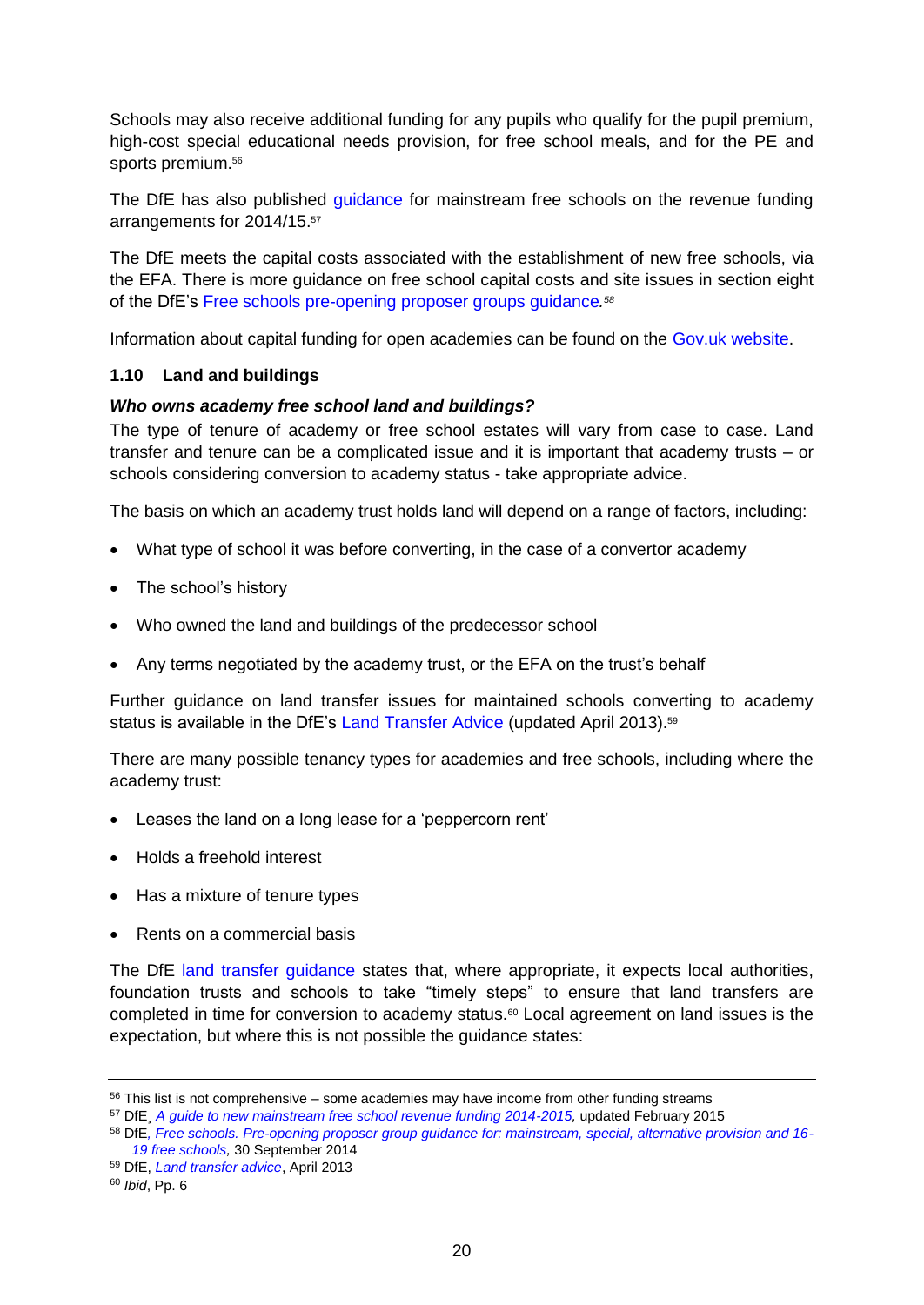[I]n circumstances where the parties concerned cannot reach agreement and/or in the Department's view there are unacceptable delays to the process, we will consider whether the Secretary of State should exercise his powers under Schedule 1 of the Academies Act 2010 to either make a scheme compulsorily transferring school land, or a scheme or direction transferring any existing interest, rights, or liabilities.<sup>61</sup>

DfE [guidance](https://www.gov.uk/government/publications/free-schools-site-management) on site management for free school proposer groups and open free schools outlines the three most common tenure options for such schools:

- Peppercorn rent lease- the academy trust will rent the land on a long-term basis at near zero cost from a landowner such as a local authority.
- Commercial lease can apply to a wide range of buildings not traditionally used for schooling.
- Outright purchase land and buildings held on freehold basis.<sup>62</sup>

There will also be planning considerations in respect of new free school buildings. DfE guidance on planning matters for free schools can be found in the note, [Site planning](https://www.gov.uk/government/uploads/system/uploads/attachment_data/file/276774/para_7-20_site_planning.pdf)*. 63*

In practice, securing a site is likely to be one of the most challenging aspect of establishing a free school, particularly in densely-populated urban areas with high land values and few vacant public buildings. All site acquisition negotiations are handled by the EFA, although proposer groups are asked to include any information on potential sites they have identified in their application.

Free schools may open in temporary premises while a permanent site is acquired or adapted. In December 2013, the National Audit Office reported that 60 per cent of free schools opened on such sites.<sup>64</sup>

It is possible for free school projects to be 'paused' or for planned opening dates to be delayed if there are issues about the school's site following initial approval of the bid.

In [written evidence](http://data.parliament.uk/writtenevidence/committeeevidence.svc/evidencedocument/education-committee/academies-and-free-schools/written/10123.pdf) to the Education Select Committee, the New Schools Network cautioned (emphasis in original):

The challenges intrinsic to finding appropriate, value for money sites coupled with the continued growth of the free schools programme makes it unlikely that the EFA will be able to effectively manage site finding and procurement of premises for every free school in England as they do now over the long term. **We would recommend that a review of their role be undertaken and alternative approaches considered. This might include tendering contracts for third party property experts to run this function – perhaps split geographically.<sup>65</sup>**

As interim measures, the NSN advocated:

• the buying-up of land or premises in areas of basic need, in anticipation of new schools being established (rather than waiting for bids to be approved)

<sup>61</sup> *Ibid*., Pp. 8

<sup>&</sup>lt;sup>62</sup> DfE guidance document, *Options for securing or acquiring a site*, published 1 March 2014

<sup>&</sup>lt;sup>63</sup> DfE guidance document, *Site planning*, published 1 March 2014

<sup>64</sup> National Audit Office, *[Establishing Free Schools,](http://www.nao.org.uk/report/establishing-free-schools-2/)* December 2013

<sup>65</sup> Education Committee, *[Academies and free schools,](http://data.parliament.uk/writtenevidence/committeeevidence.svc/evidencedocument/education-committee/academies-and-free-schools/written/10123.pdf)* AFS 0125, pp. 2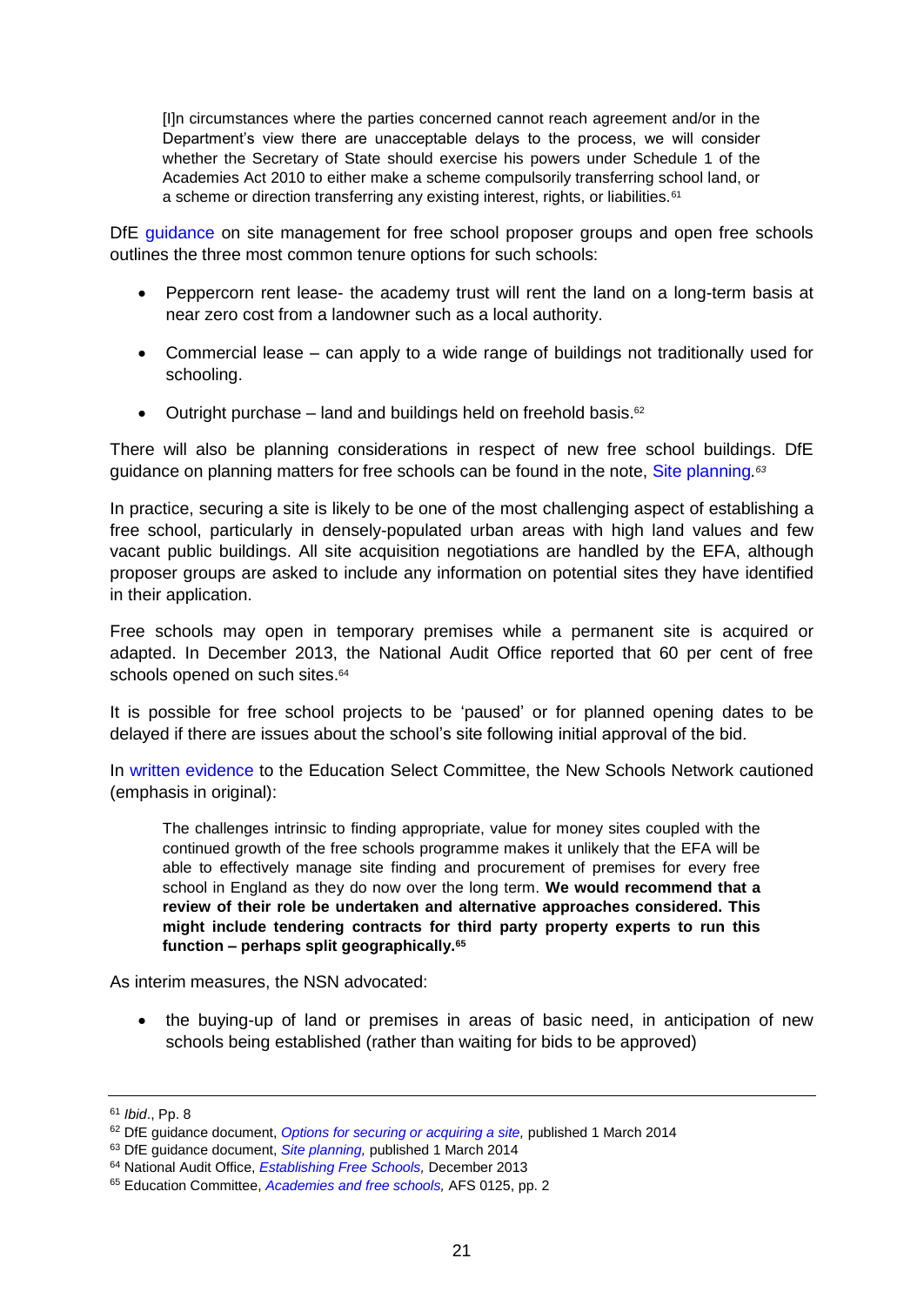greater collaboration at the local level to find suitable sites – including an enhanced role for LAs in terms of suggesting possible sites.<sup>66</sup>

# <span id="page-21-0"></span>*Can academies and free schools sell off land?*

There are controls on the selling-off of academy (and maintained school) publicly-funded land. There is a general presumption against the sale of school playing field land, and the DfE advises that schools should not view such sales as a mainstream or routine means of funding improvements. Further guidance on disposal of school land can be found in the DfE guidance document, [Advice on the protection of school playing fields and public land](https://www.gov.uk/government/publications/protection-of-school-playing-fields-and-public-land-advice)*. 67*

### <span id="page-21-1"></span>**1.11 What are academies' responsibilities in relation to children Special Educational Needs?**

Following the passage of the *Children and Families Act 2014*, mainstream academies and free schools are subject to the same direct statutory duties as maintained mainstream schools, in respect of children with special educational needs (SEN). As such, mainstream academies and free schools must, for example:

- Have regard to the Statutory [SEND Code of Practice,](https://www.gov.uk/government/publications/send-code-of-practice-0-to-25) the current version of which came into force on 1 September 2014.<sup>68</sup>
- Use their 'best endeavours' to make sure a child with SEN gets the support they need.
- Designate a teacher to be the SEN Co-ordinator (SENCO).<sup>69</sup>
- Co-operate with the relevant local authority in respect of the child.
- Admit a child where the school is named on that child's Education, Health and Care plan (EHC plan)
- Ensure that children, young people and their families are involved in decision-making and planning.

Although academies and free schools are outside local authority control, LAs still retain their statutory SEN duties – e.g., for carrying out assessments of children with SEN, and for arranging the special education provision specified in any EHC plan.

Background on the recent reforms to SEN assessment and provision can be found in Library Standard Note SN 07020, [The reformed system for children and young people with Special](http://www.parliament.uk/briefing-papers/SN07020/the-reformed-system-for-children-and-young-people-with-special-educational-needs-in-england)  [Educational Needs in England](http://www.parliament.uk/briefing-papers/SN07020/the-reformed-system-for-children-and-young-people-with-special-educational-needs-in-england) (27 November 2014).

# <span id="page-21-2"></span>**1.12 How are admissions to academies managed?**

The admission authority for academies is the individual academy trust. The funding agreement between the academy trust and the Secretary of State will include provision relating to admissions. Although academies and free schools are their 'own admissions authorities', they participate in the local authority co-ordinated admissions arrangements for the normal admission round. As such, parents applying for places at mainstream academies and free schools at the 'normal' points of entry would usually apply to their home LA for a

<sup>66</sup> *Ibid.*

<sup>&</sup>lt;sup>67</sup> DfE, [Advice on the protection of school playing fields and public land,](https://www.gov.uk/government/uploads/system/uploads/attachment_data/file/371709/advice_on_the_protection_of_school_playing_fields_and_public_land_november_2014.pdf) November 2014

<sup>68</sup> DfE/ DoH, [Special Educational Needs Code of Practice,](https://www.gov.uk/government/uploads/system/uploads/attachment_data/file/342440/SEND_Code_of_Practice_approved_by_Parliament_29.07.14.pdf) July 2014

 $69$  This does not apply in the case of 16-19 academies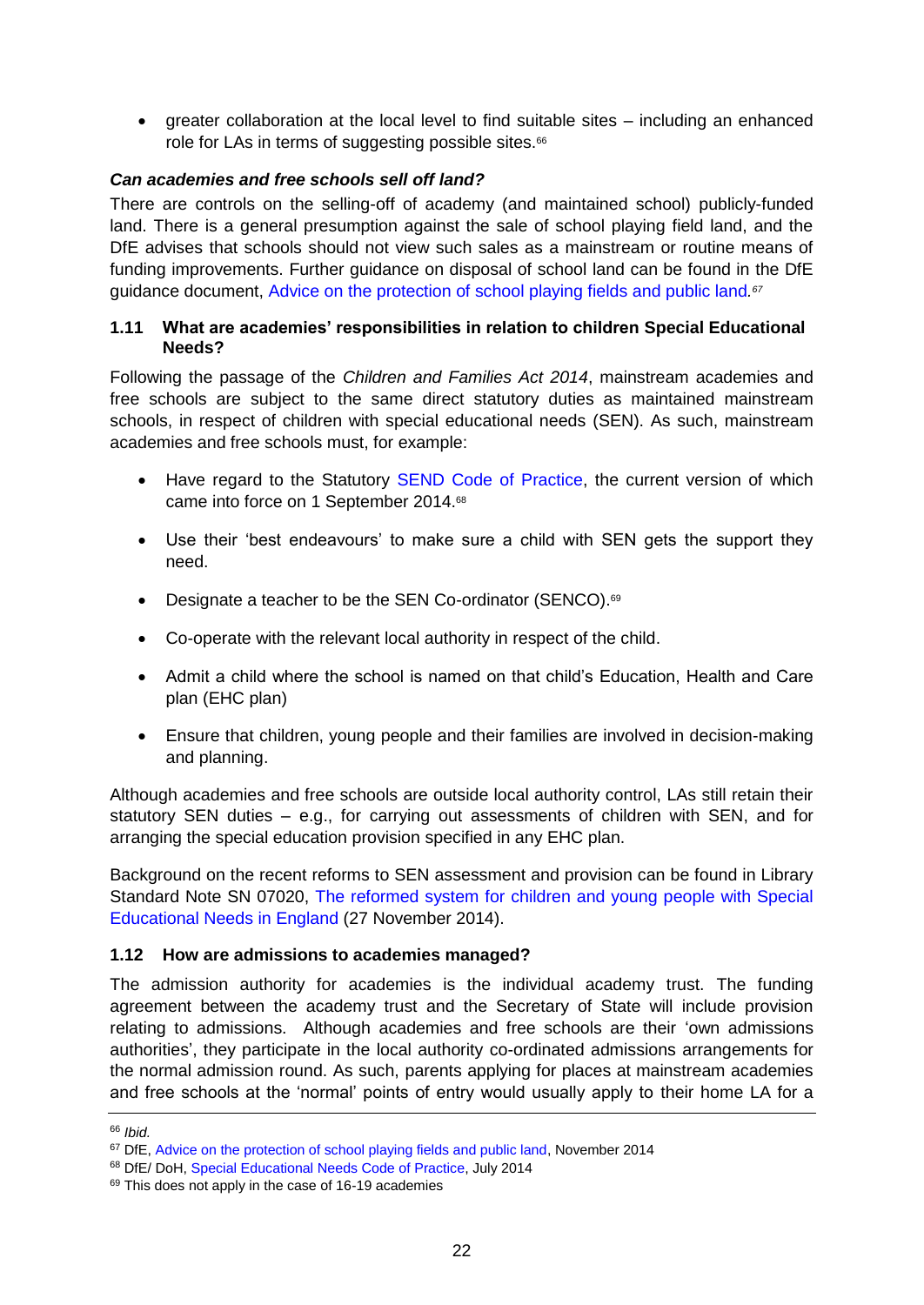place. One exception is in the case of newly-opened free schools (including University Technical Colleges and Studio Schools) which, for the first year of opening, may choose whether or not to participate in co-ordinated admissions arrangements.

The DfE's model funding agreement for mainstream single academies and free schools requires compliance with the current statutory [School Admissions Code](https://www.gov.uk/government/publications/school-admissions-code--2) and the law relating to admissions, although the Secretary of State has the power to vary this requirement where there is 'demonstrable need'.<sup>70</sup>

Free schools and academies can give some priority in school oversubscription criteria to children who qualify for the Pupil Premium or Service Premium where their funding agreements permit this. <sup>71</sup> A small number of free schools have variations in their funding agreements (known as derogations) to allow them to give priority in oversubscription criteria to the children of founders – i.e., individuals who played a material role in setting up the school and continue to be involved in running it.

In accordance with the Code, the Secretary of State has powers to direct admission to an academy or free school if a local authority makes a complaint and the academy is found to have breached its funding agreement or the Code.<sup>72</sup>

The academy trust is responsible for arranging for an appeal against refusal of a place. Details are contained in the DfE's [School Admission Appeals Code](https://www.gov.uk/government/publications/school-admissions-appeals-code) (February 2012).<sup>73</sup>

A complaint about an academy appeal panel may be made to the Secretary of State. The Appeals Code explains:

5.4 Appellants may complain about maladministration on the part of an appeal panel to the Local Government Ombudsmen in respect of maintained schools. They may complain to the Secretary of State in respect of appeal panels for Academies. Admission authorities must inform parents about the arrangements for making a complaint.

5.5 The Secretary of State cannot review or overturn an appeal decision relating to a maintained school (footnote 23). An appeal panel's decision can only be overturned by the courts where the appellant or admission authority is successful in applying for a judicial review of that decision

5.6 However, under Sections 496, 497 and 497A of the Education Act 1996, and under an Academy's funding agreement, the Secretary of State may consider whether:

a) the panel was correctly constituted by the admission authority; and

b) the admission authority has acted reasonably in exercising functions in respect of the appeals process or failed to discharge a duty in relation to that process.

Footnote 23: In relation to an Academy, the Secretary of State may be able to intervene under the terms of the funding agreement. See paragraph 5.474

<sup>70</sup> DfE, [School Admissions Code,](https://www.gov.uk/government/uploads/system/uploads/attachment_data/file/389388/School_Admissions_Code_2014_-_19_Dec.pdf) December 2014. Pp. 4

 $71$  The Government is proposing, via amendments to the Code, to extend this freedom to all school admissions authorities. Subject to parliamentary approval, the revised code will come into effect on 19 December 2014

<sup>72</sup> HC Deb 23 May 2012 cc747-8W

<sup>73</sup> DfE, [School admissions appeals code,](https://www.gov.uk/government/publications/school-admissions-appeals-code) February 2012

<sup>74</sup> *Ibid.,* Pp. 23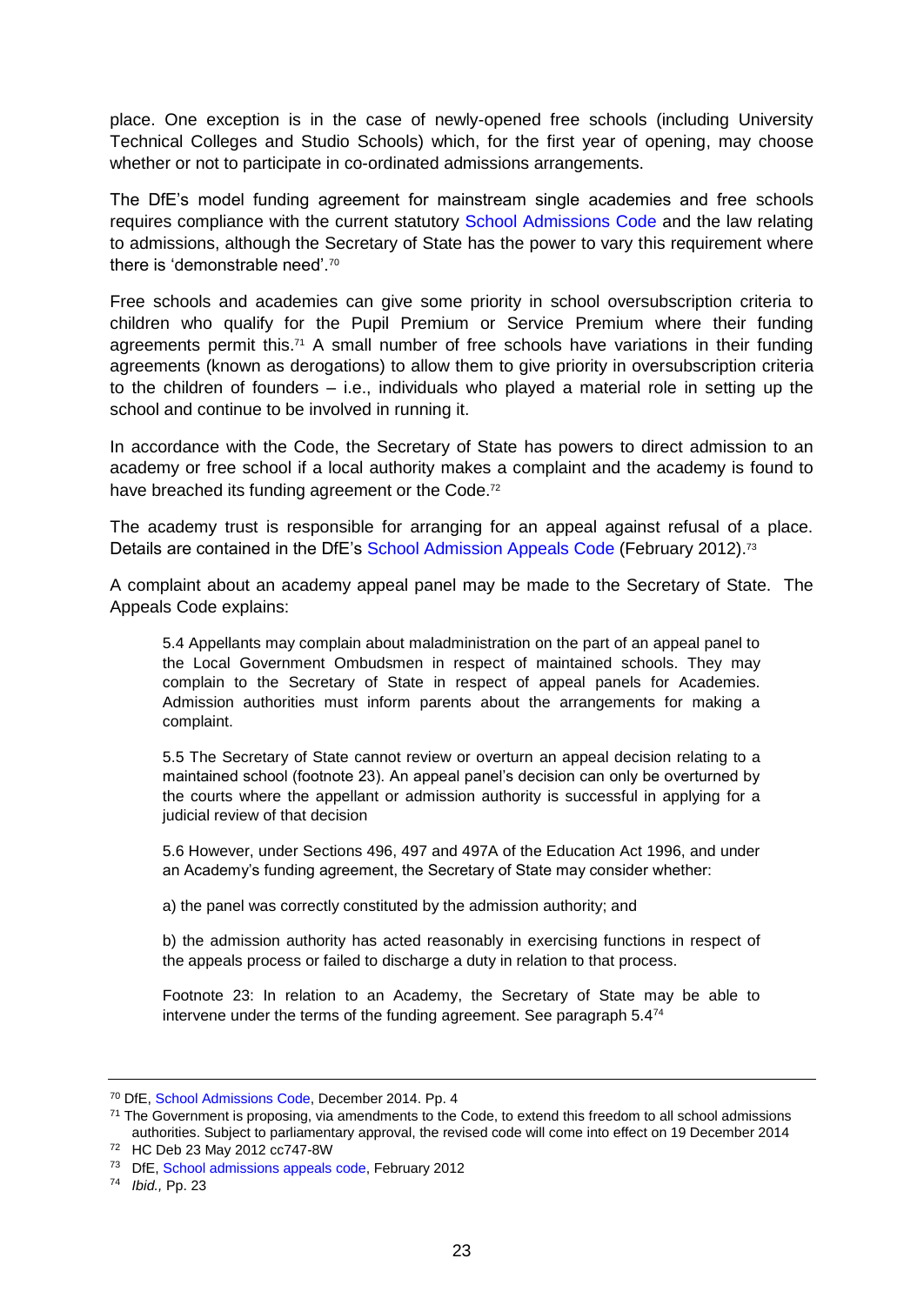### <span id="page-23-0"></span>*Free schools and academies with a religious character*

When a school is oversubscribed, schools with a religious character ('faith schools') are allowed to give priority in admission arrangements to children of a particular faith or faiths. In the case of a converter academy which was previously a voluntary-aided, voluntarycontrolled or foundation school with a religious character, there is no restriction on the proportion of places that can be allocated on the basis of faith. For new faith academies and free schools, the DfE limits the number of places that can be offered on the basis of faith to fifty per cent of available places, via clauses in funding agreements.

# <span id="page-23-1"></span>**1.13 What curriculum do free schools and academies follow?**

Academies and free schools are not required to follow the recently-revised National Curriculum, although in practice many follow it at least in part. The [academy and free school](https://www.gov.uk/government/uploads/system/uploads/attachment_data/file/326402/201407v3_Single_FA_mainstream_published.pdf)  [model funding agreement](https://www.gov.uk/government/uploads/system/uploads/attachment_data/file/326402/201407v3_Single_FA_mainstream_published.pdf) for single mainstream schools requires the academy trust to ensure that there is a broad and balanced curriculum, which includes English, Mathematics and Science.

The academy trust must also make provision for the teaching of religious education (RE). Requirements for academies broadly reflect the provisions that apply to local authorities and schools in the maintained sector. Additional requirements relating to religious education apply to schools that have been designated as having a religious character. The RE requirements for any particular school will be set out in its funding agreement.

The current model funding agreements also state that the academy must have regard to any guidance issued by the Secretary of State on sex and relationship education, further to section 403 of the *Education Act 1996* (which makes provision for sex education and provides that the teaching of sex education must include the teaching of moral principles and the value of family life).

Research published by the DfE in July 2014 suggests that there is variation between subjects and between primary and secondary schools in terms of the extent to which academies are planning to follow the national curriculum.<sup>75</sup> For example, 81 per cent of primary academies surveyed said they were planning to follow the maths national curriculum to a 'great extent', whereas only 35 per cent of such schools said the same about the music national curriculum. The research suggested that 79 per cent of academies open at 1 May 2013 have changed or planned to change their curriculum.<sup>76</sup>

### <span id="page-23-2"></span>*Can academies teach creationism?*

In 2012, the DfE amended the model funding agreement for mainstream free schools to require the teaching of evolution and preclude the teaching, as fact, of theories contrary to established scientific evidence. The model funding agreements for single- and multiacademy trusts were subsequently amended in the same way. The relevant clause in the current mainstream single model funding agreement for new free schools and academies now reads:

2.44. The Academy Trust must not allow any view or theory to be taught as evidencebased if it is contrary to established scientific or historical evidence and explanations. This clause applies to all subjects taught at the Academy.

<sup>75</sup> DfE, *Do academies make use of [their autonomy? Research report,](https://www.gov.uk/government/uploads/system/uploads/attachment_data/file/326163/RR366_-_research_report_academy_autonomy_Final.pdf)* July 2014

<sup>76</sup> *Ibid*., Pp. 33; Pp 6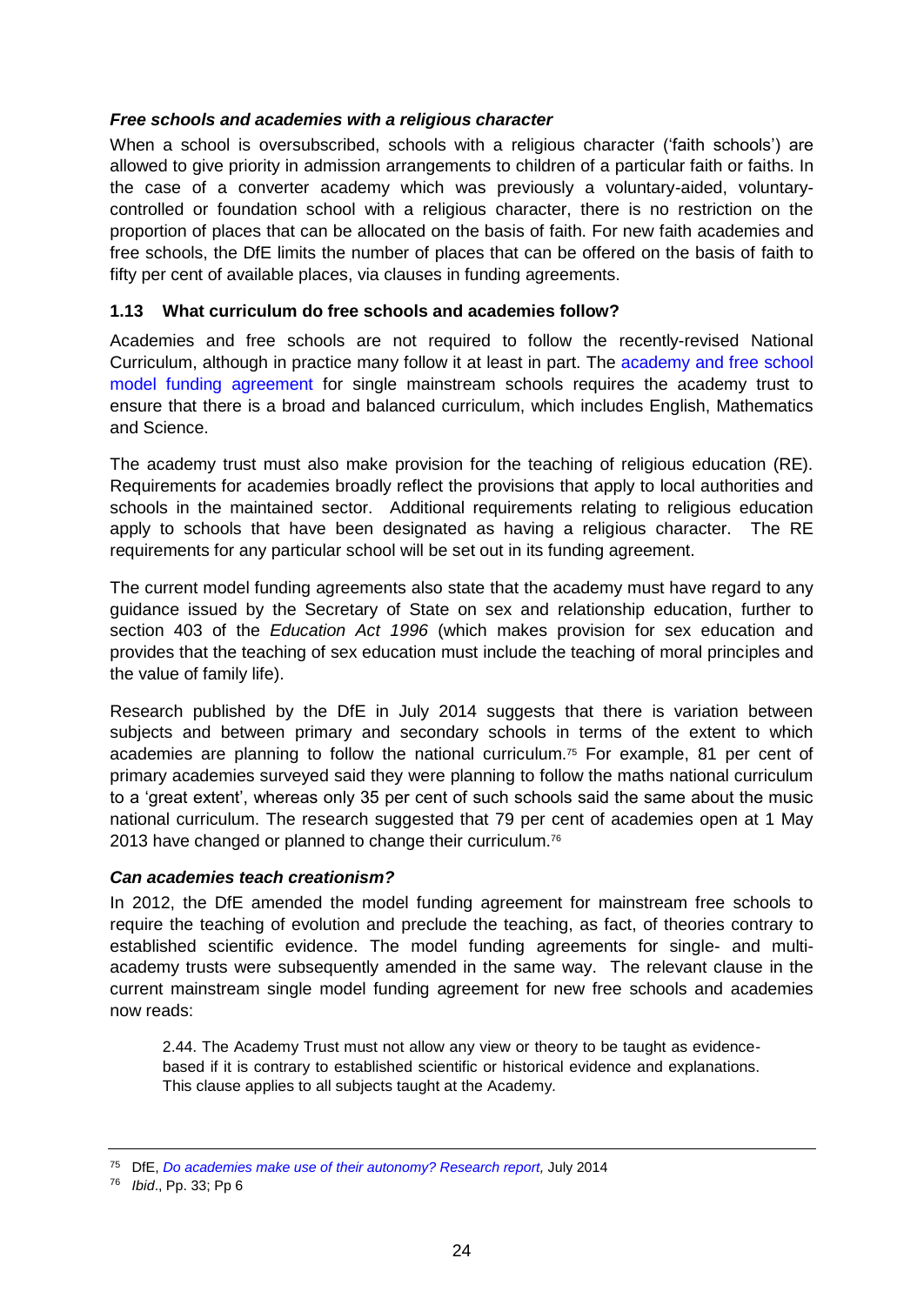2.45. The Academy Trust must provide for the teaching of evolution as a comprehensive, coherent and extensively evidenced theory.<sup>77</sup>

The DfE also published a [supplemental model agreement](https://www.gov.uk/government/publications/church-academies-model-documents#history) for Catholic and Church of England academies and free schools in June 2014, which further elaborates on the teaching of creationism:

23E) The parties acknowledge that clauses 2.44 and 2.45 of the Funding Agreement apply to all academies. They explicitly require that pupils are taught about the theory of evolution, and prevent academy trusts from teaching 'creationism' as scientific fact.

23F) 'Creationism', for the purposes of clauses 2.44 and 2.45 of the Funding Agreement and clause 23E above, is any doctrine or theory which holds that natural biological processes cannot account for the history, diversity, and complexity of life on earth and therefore rejects the scientific theory of evolution. The parties acknowledge that Creationism, in this sense, is rejected by most mainstream Churches and religious traditions, including the major providers of state funded schools such as the [Anglican] [Catholic] Churches, as well as the scientific community. It does not accord with the scientific consensus or the very large body of established scientific evidence; nor does it accurately and consistently employ the scientific method, and as such it should not be presented to pupils at the Academy as a scientific theory.

23G) The parties recognise that the teaching of creationism is not part of prevailing practice in the English education system, but acknowledge that it is however important that all schools are clear about what is expected in terms of the curriculum which they need to provide. The parties further recognise that the requirement on every academy and free school to provide a broad and balanced curriculum, in any case prevents the teaching of creationism as evidence based theory in any academy or free school.

23H) The Secretary of State acknowledges that clauses 2.44 and 2.45 of the Funding Agreement, and clauses 23E and 23G above do not prevent discussion of beliefs about the origins of the Earth and living things, such as creationism, in Religious Education, as long as it is not presented as a valid alternative to established scientific theory.<sup>78</sup>

### <span id="page-24-0"></span>**1.14 Staffing**

Unlike maintained schools, academies and free schools are not required to employ teachers with Qualified Teacher Status (QTS). The exception is that the teacher fulfilling the role of the Special Educational Needs Co-ordinator (SENCO) at mainstream academies must hold QTS. Academies and free schools set their own terms and conditions for staff.

ACAS gives [guidance](http://www.acas.org.uk/index.aspx?articleid=3796) on what happens in respect of existing staff when a maintained school converts to academy status:

When a school transfers from local authority to academy status, its staff will automatically transfer their terms and conditions to the academy under the Transfer of Undertakings (Protection of Employment) Regulations 2006 (TUPE). The Academy takes over responsibility for the staff and inherits any liability in relation to disciplinary and grievance action taken by the local authority. Transferring employees retain their continuity of service.<sup>79</sup>

<sup>77</sup> DfE, *[Mainstream academy and free school: single model funding agreement](https://www.gov.uk/government/uploads/system/uploads/attachment_data/file/326402/201407v3_Single_FA_mainstream_published.pdf)* , updated December 2014, Pp. 25

<sup>78</sup> DfE, *[Church of England and Catholic single academy model supplemental agreement](https://www.gov.uk/government/publications/church-academies-model-documents#history)*, updated June 2014

<sup>79</sup> ACAS website article, *[Transferring staff \(TUPE\),](http://www.acas.org.uk/index.aspx?articleid=3796)* undated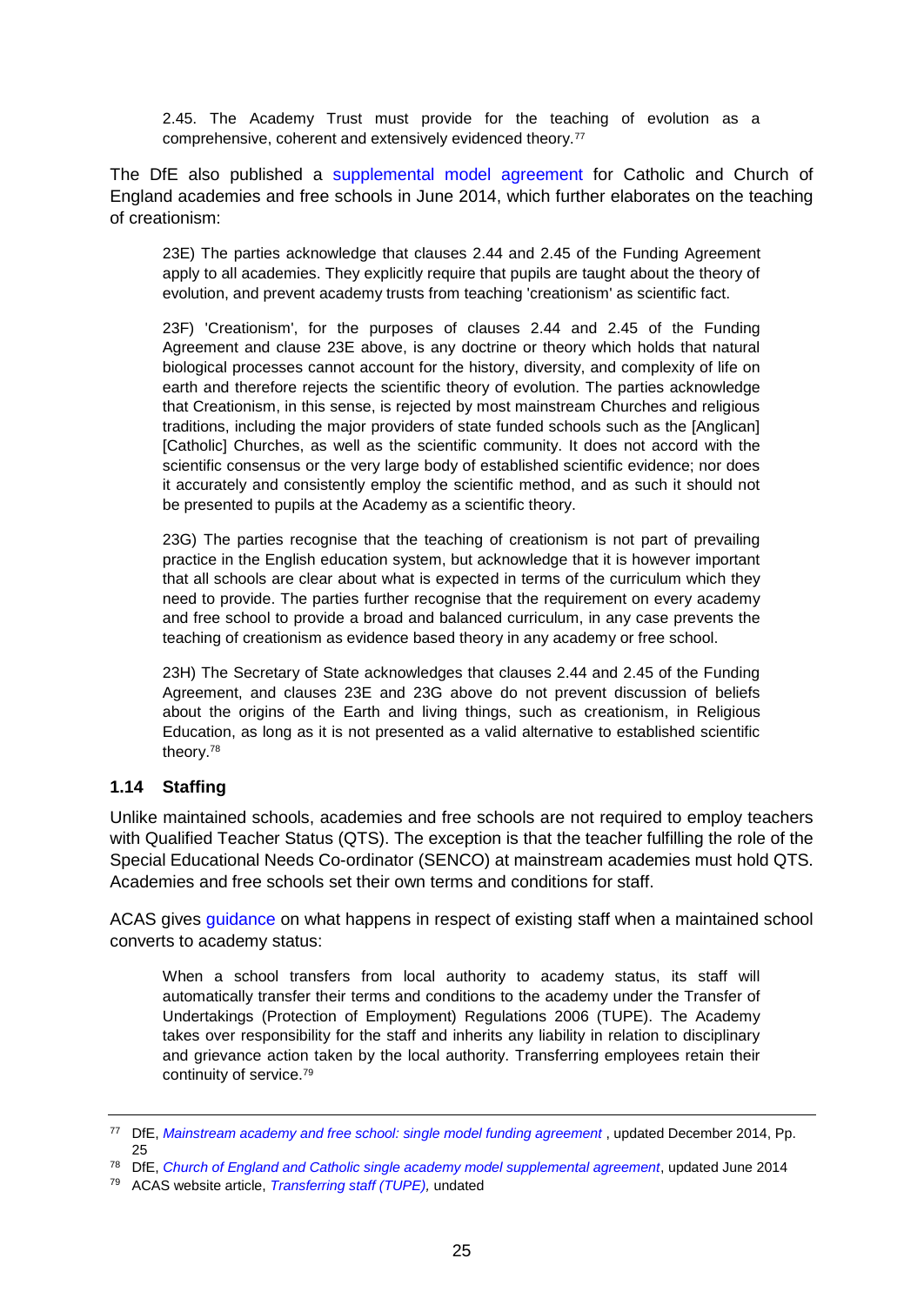Any school staff working in schools which are converting to academy status (either sponsored or standalone) should contact their union for further guidance.

In early 2014, the country's largest academy chain, the Academies Enterprise Trust (AET) announced plans to explore setting up a limited liability partnership to procure non-teaching support services for its schools. It subsequently announced it had selected accountancy firm Price Waterhouse Cooper (PwC) as its preferred bidder in the joint venture. In November 2014, AET [announced](https://sites.google.com/a/aetinet.org/academies-enterprise-trust/news) it would not proceeding with the joint venture at that time and that it would be pursuing an "internal solution" instead.<sup>80</sup>

### <span id="page-25-0"></span>**1.15 How can parents or others complain about an academy or free school?**

As noted above, academies operate in accordance with a funding agreement with the Secretary of State for Education. Complaints about academies are handled by the Education Funding Agency (EFA) on behalf of the Secretary of State.

The [Gov.uk website](https://www.gov.uk/complain-about-school) offers information on how to complain about a free school or academy:

### **Complain about an academy, free school, university technical college or studio school**

You can [complain](https://www.education.gov.uk/schools/leadership/schoolperformance/school-complaints-form) to the Education Funding Agency (EFA) if:

- there's a problem with the school's complaints procedure
- the school is not following the terms of its funding agreement

### **Other types of complaints**

For some types of complaints you may need to contact a different agency.

| Complaint                 | Who to contact         |
|---------------------------|------------------------|
| Child protection          | local council          |
| Criminal behaviour        | police                 |
|                           | Information            |
| Data protection           | Commissioner's Office  |
|                           | Equality Advisory and  |
| Discrimination            | <b>Support Service</b> |
| Employment                | an employment tribunal |
| malpractice<br>Exam<br>or | Ofqual<br>the<br>and   |
| maladministration         | awarding body          |
| Quality of education or   |                        |
| leadership                | Ofsted                 |

<sup>80</sup> AET website article, ['Joint Venture'](https://sites.google.com/a/aetinet.org/academies-enterprise-trust/news), 20 November 2014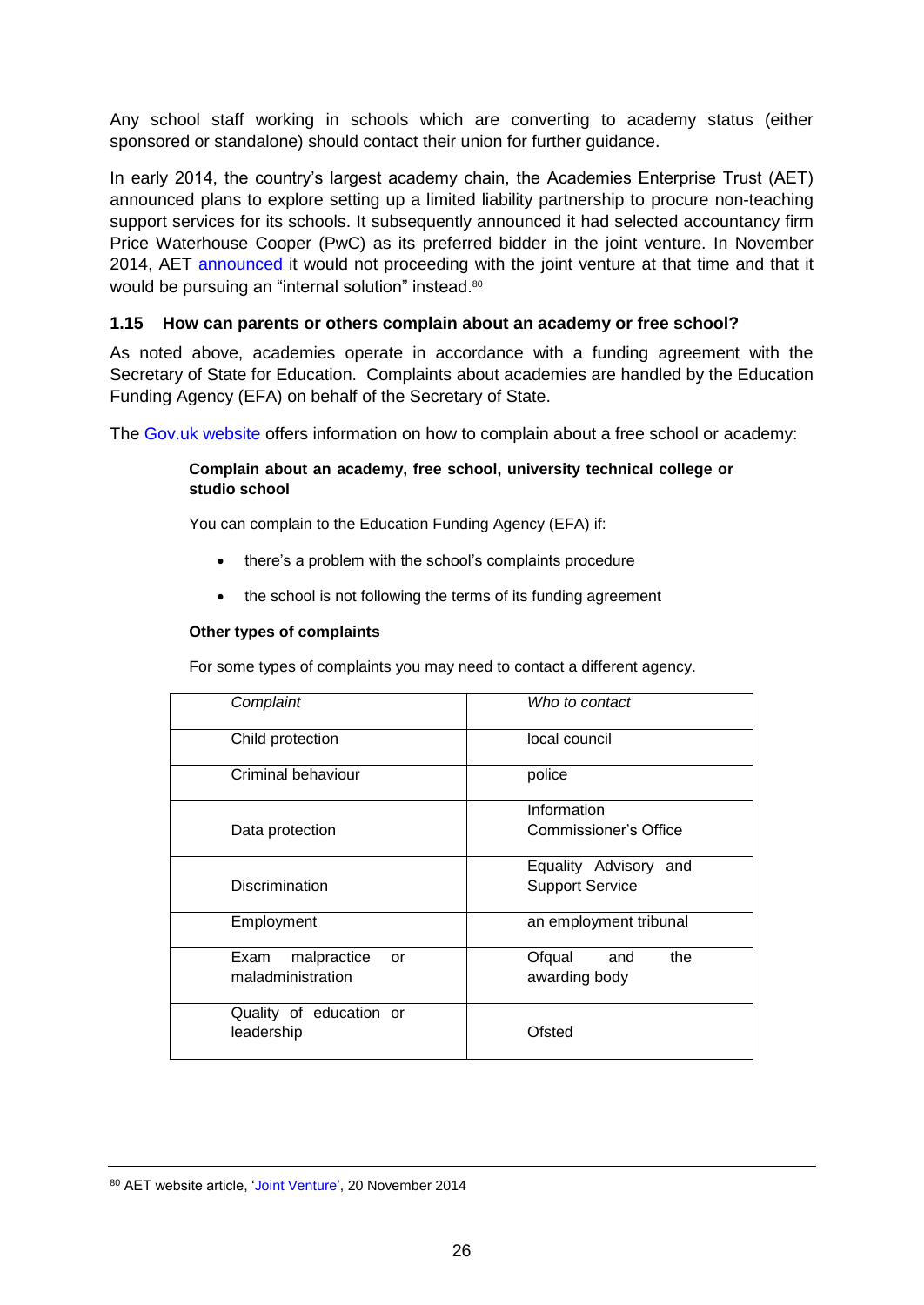There is a specific, separate procedure for complaints about the administration of independent appeal panels for admissions to academies. The DfE has produced a [factsheet](https://www.gov.uk/government/uploads/system/uploads/attachment_data/file/293017/Academy_independent_admission_appeal_panel_complaints_factsheet_0314.pdf) on this type of complaint.

### <span id="page-26-0"></span>**1.16 How are academies governed?**

Models of governance for academies vary – for example, stand-alone academies may have different governance structures to those belonging to a multi-academy trust (MAT). The DfE's [Governors'](https://www.gov.uk/government/uploads/system/uploads/attachment_data/file/352752/Governors_Handbook_2014.pdf) Handbook explains further:

An academy trust is a charitable company limited by guarantee. All academy trusts have two layers of governance:

• The Members of the trust, who are akin to shareholders, are the subscribers to its memorandum of association, and any other individuals permitted under its charitable articles of association. Members have a limited financial liability to the trust in the event it is wound up and have the power to appoint and remove trustees; and

• The trustees, who are responsible for the three core strategic governance functions outlined in section 1. The trustees are also the directors of the charitable company. They are responsible for ensuring the charitable company achieves its objectives, as well as compliance with charity and company law and the academy trust's funding agreement.

A standalone academy is a single legal entity responsible for one academy that has its own articles of association and funding agreement with the Secretary of State.

MATs are also a single legal entity but its board of trustees is accountable for a number of academies in its chain. This means that an additional layer of governance is possible through the delegation of governance functions to local governing bodies, made up of local governors. Each academy may have a local governing body to which the MAT trustees may delegate some governance functions. Alternatively, local governing bodies may themselves govern more than one academy for example in a regional cluster. Local governors who sit on local governing bodies are not trustees of the academy trust unless they also sit on the trust's board.

In MATs, where trustees and members are responsible for more than one academy, it is the department's view that while there can be some overlap in the two layers, the most robust governance structures will retain at least some distinction between the individuals who are trustees and those who are members. This promotes internal challenge and scrutiny, which members who are independent of the trustees can provide.

In single school academy converters and free schools, the academy trust should consider what structure is most effective for its specific circumstances. This may include a flat governance structure in which all the trustees are also members. The department however expects that this should usually reflect a degree of separation between members and trustees.

The department recommends that trusts should ideally have at least five members, though it should be noted that trusts could have more should they choose to. Five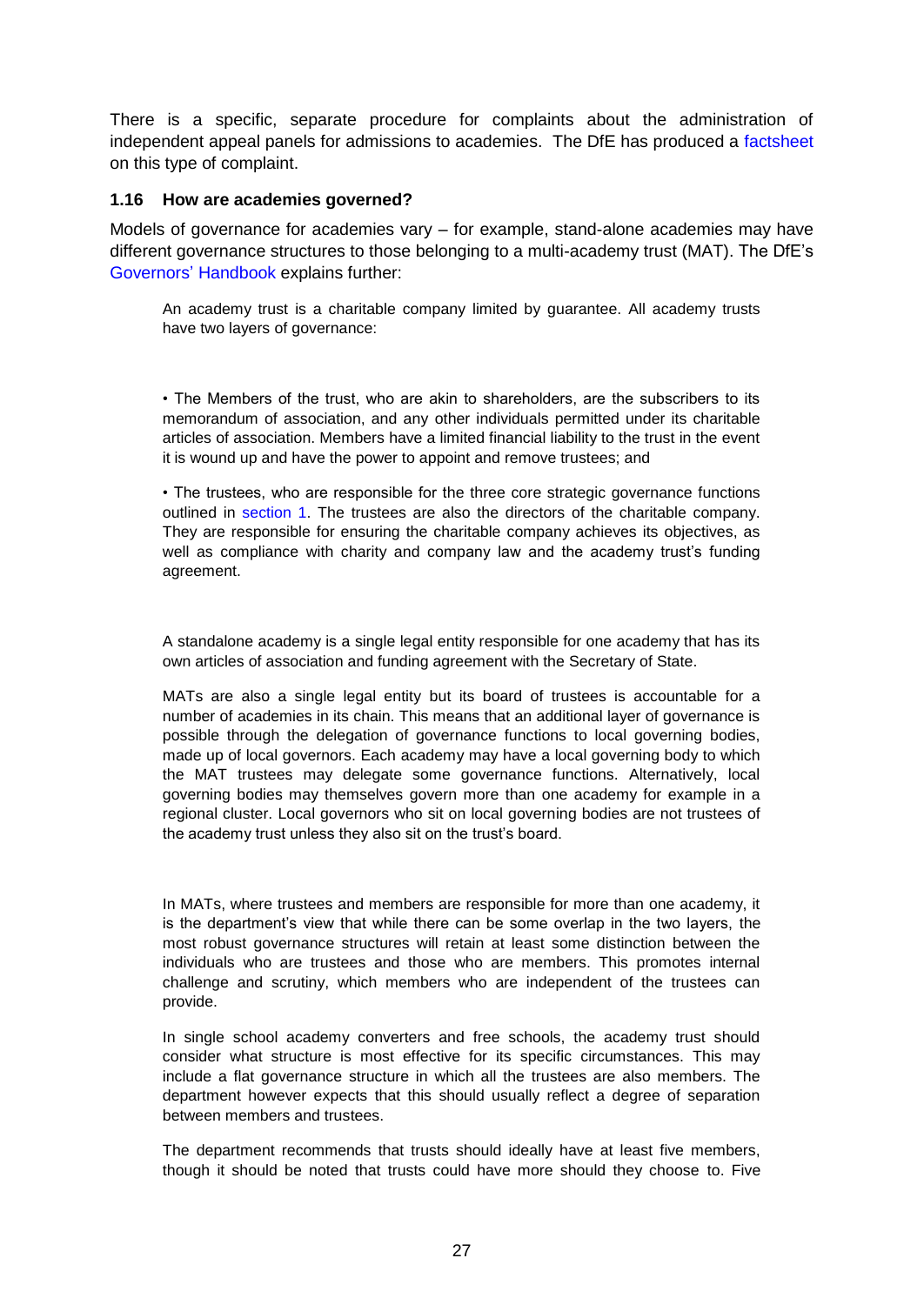members ensures that the trust has enough members to take decisions via special resolution (75% of members agree) without requiring unanimity, while minimising circumstances in which a spilt membership prevents decisions being taken by ordinary resolution (at least 51% of the members are in favour).

It is the decision of the trustees about the arrangements for the constitution and responsibilities of local governing bodies. They can be constituted as wholly advisory or have a high level of responsibilities delegated to them. The department would encourage trusts to delegate responsibilities at a level that reflects the strength of the academy or academies they cover and the skills and expertise of the local governors. The extent of any delegation can be varied over time to reflect changes in the performance of the academy/academies.

All individuals involved in the governance of a MAT, whether at trust level or at the local governing body level, should know who the trustees are and understand what functions have been delegated by the trust to the local governing body or bodies. The department thinks it is important that all MATs which have devolved functions to local governing bodies have a clear written scheme of delegation. This should set out which responsibilities have been delegated to local governing bodies and which remain with the trust board.

[…]

Academy trusts have almost complete flexibility to shape their governance arrangements and design the constitution of their boards and local governing bodies as they see fit. There are very few requirements relating to the constitution of the board of trustees in the department's model articles of association. The board of an academy trust must include at least two elected parent governors – in a multi-academy trust the parents can be represented at local governing body level or on the trust's board. The members can decide to include the headteacher/principal as a trustee unless he or she chooses not to be. The headteacher/principal and any other trustees who are employees of the trust should be appointed on an "ex-officio" basis. This means that their role as trustees is dependent on their employment by the trust and if they leave the trust, they cease to be a trustee.

Other than this, academy trusts are free to constitute a board or local governing body in the way they consider is most appropriate for each academy for which they are responsible – ensuring each body has the necessary skills and expertise to carry out its functions. The specific arrangements for the constitution of the board will be set out in the trust's individual articles of association.

Academy trusts must also ensure that they are not local authority influenced  $[...]<sup>81</sup>$ 

### <span id="page-27-0"></span>*Barring individuals from school management*

The DfE has recently consulted on reforms which are intended to make it easier to bar individuals from taking part in the management of independent schools – including academies and free schools. The Government's [consultation response](https://www.gov.uk/government/uploads/system/uploads/attachment_data/file/335425/Barring-Response_Document_FINAL-_22-07-14_FINAL.pdf) explained:

The Secretary of State currently possesses powers to bar people from taking part in the management of an independent school, as set out in section 142 of the Education Act 2002. We believe these powers, in some instances, leave a gap in the Secretary of State's ability to protect and safeguard children and young people from contact with people who are unsuitable. In particular, we believe that the current powers leave a

<sup>81</sup> DfE, [Governors' handbook. For governors in maintained schools, academies and free schools,](https://www.gov.uk/government/uploads/system/uploads/attachment_data/file/395789/Governors_Handbook.pdf) January 2015, Pp. 35-37